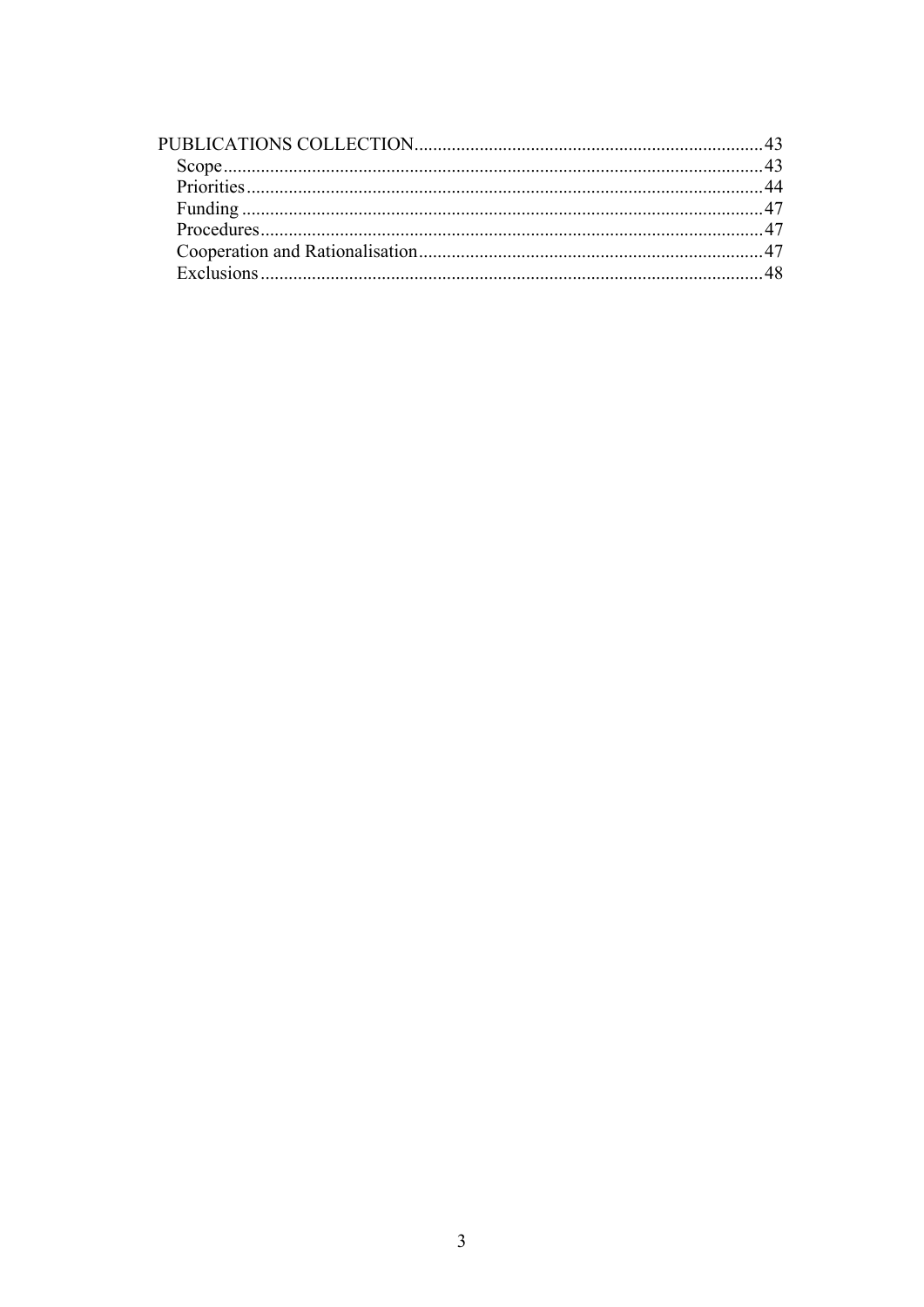#### HOCKEN COLLECTIONS DEVELOPMENT POLICY

# <span id="page-3-0"></span>**GENERAL FRAMEWORK**

#### **Purpose**

The purpose of this policy is to:

- Give effect to the Hocken Collections Deed of Trust provisions enabling additions to the Collection for the benefit of the people of New Zealand.
- Assist the University of Otago maintain its roles in research and teaching, as critic and conscience of society and as a repository of expertise and knowledge under the Education Act 1989.

To this end it seeks to:

- Maintain the characteristics of the Collections as a national repository of documentary and pictorial material (including modern New Zealand art) within the framework established by Dr Hocken.
- Support the University of Otago's Strategic Directions to 2012 imperatives for
	- o Achieving research excellence
	- o Achieving excellence in research-informed teaching
	- o Contributing to the national good and international progress
	- o Strengthening external engagement
	- o Building and sustaining capability

under the general umbrella of the University of Otago Library's Strategic Plan as its major New Zealand and Pacific collection.

- Acknowledge and provide for Māori, particularly Kai Tahu, interest in the Hocken Collections in accordance with the University's Treaty of Waitangi obligations.
- Assist the exercise of Hocken Collection's responsibilities as an approved repository under the Public Records Act 2005.
- Maintain complementarity with other national documentary and pictorial heritage repositories.
- Develop the international profile of the Collections.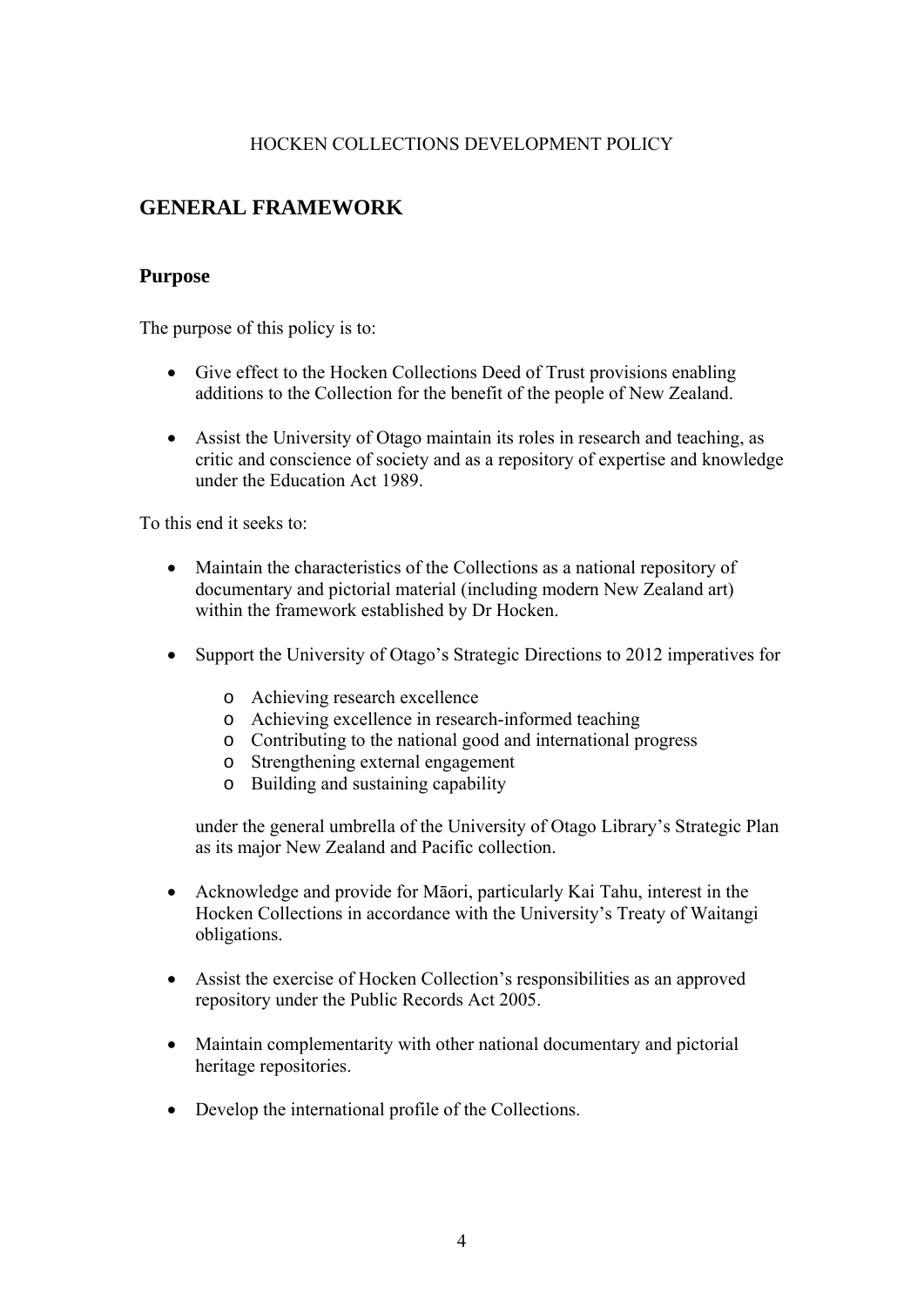## <span id="page-4-0"></span>**Ownership and Preservation**

- Ownership of The Hocken Collections is in three parts:
	- o The Original Collection as donated by Dr Hocken, owned and managed in trust by the University of Otago. This collection is protected absolutely.
	- o Subsequent Additions to the Original Collection by gift, bequest, and purchase, owned and managed in trust by the University of Otago. Duplicates may be deaccessioned from this collection.
	- o Deposited Collections, most usually archives, which are managed within the Hocken Collections, but are owned externally, such as public archives under the Public Records Act or the archives of the Anglican Diocese of Dunedin.
- Acquired resources shall normally be owned and preserved in perpetuity as Additions to the Original Collection, except for deposited materials owned externally. Items purchased with trust funds must in all cases be treated as Additions to the Original Collection.
- Items may be acquired by purchase, gift, bequest, deposit, exchange, or transfer from other parts of the University.
- Deposited items shall normally be accepted on the basis that the arrangement is long-term, with the prospect that in time they will be added to the Collection permanently.
- Only in the most exceptional circumstances and where there is a clear public interest shall items be received without provision for access.

#### **General Scope**

- Resources acquired shall relate to the history, cultures, development, and natural environment of New Zealand, the Pacific, early Australia, and Antarctica. The scope also includes travel, voyaging, cartography, colonisation and missionary activity from the early modern era onwards relevant to the Pacific.
- There shall be a complementary framework for resources of Māori interest covering all Collections.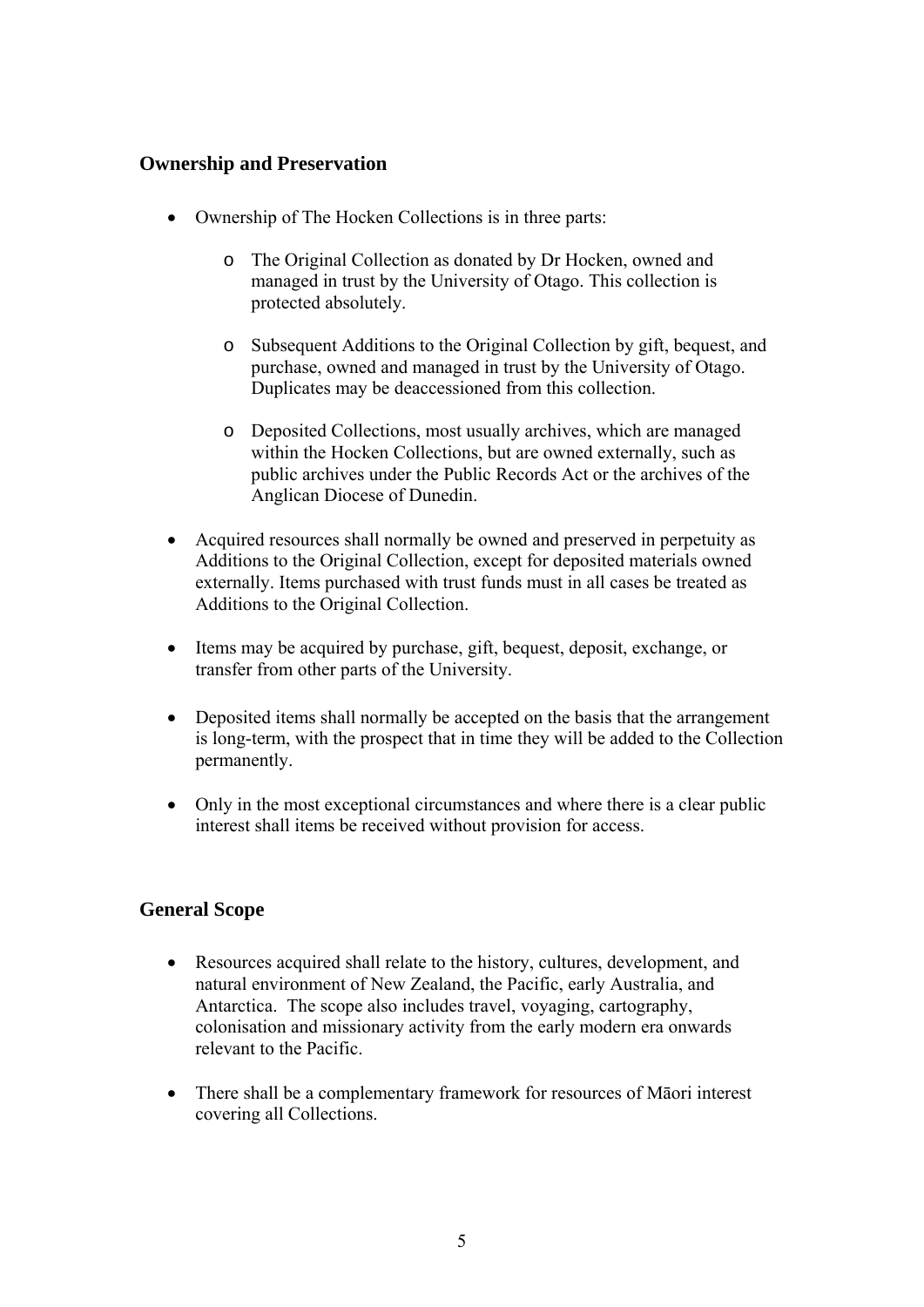- Traditional areas of strength shall continue to be built on, including:
	- Travel and exploration Voyaging **Missions** Pacific ethnology Māori and Te Reo Migration Planned settlement Otago and Southland Literary studies Art history Religion Politics and government Educational history Health history Business history Military history Natural history Transport and communications
	- Develop and collect for new or potential areas of research, for example: Intellectual history
		- Architecture and design Cultural history Environmental studies Popular culture Counter culture Marginalised groups Ethnic minorities Children's history Recreational history
	- Collect to allow research across a wide range of disciplines, particularly the humanities.
	- Collect to allow research on national and, comparatively, on international themes.
	- Encompass a wide range of physical formats: textual, visual, sound, and digital.
	- Give priority to identifying systematically major individual prospective resources, particularly those that are at risk, with a view to acquisition and preservation.
	- Act as the main repository for historical materials relating to the University of Otago, including those of the former Dunedin College of Education.
	- Support the preservation of Kai Tahu documentary heritage in the region south of the Waitaki (Murihiku), including if required acting as a secure repository.
	- Collaborate with external groups in the creation of new resources.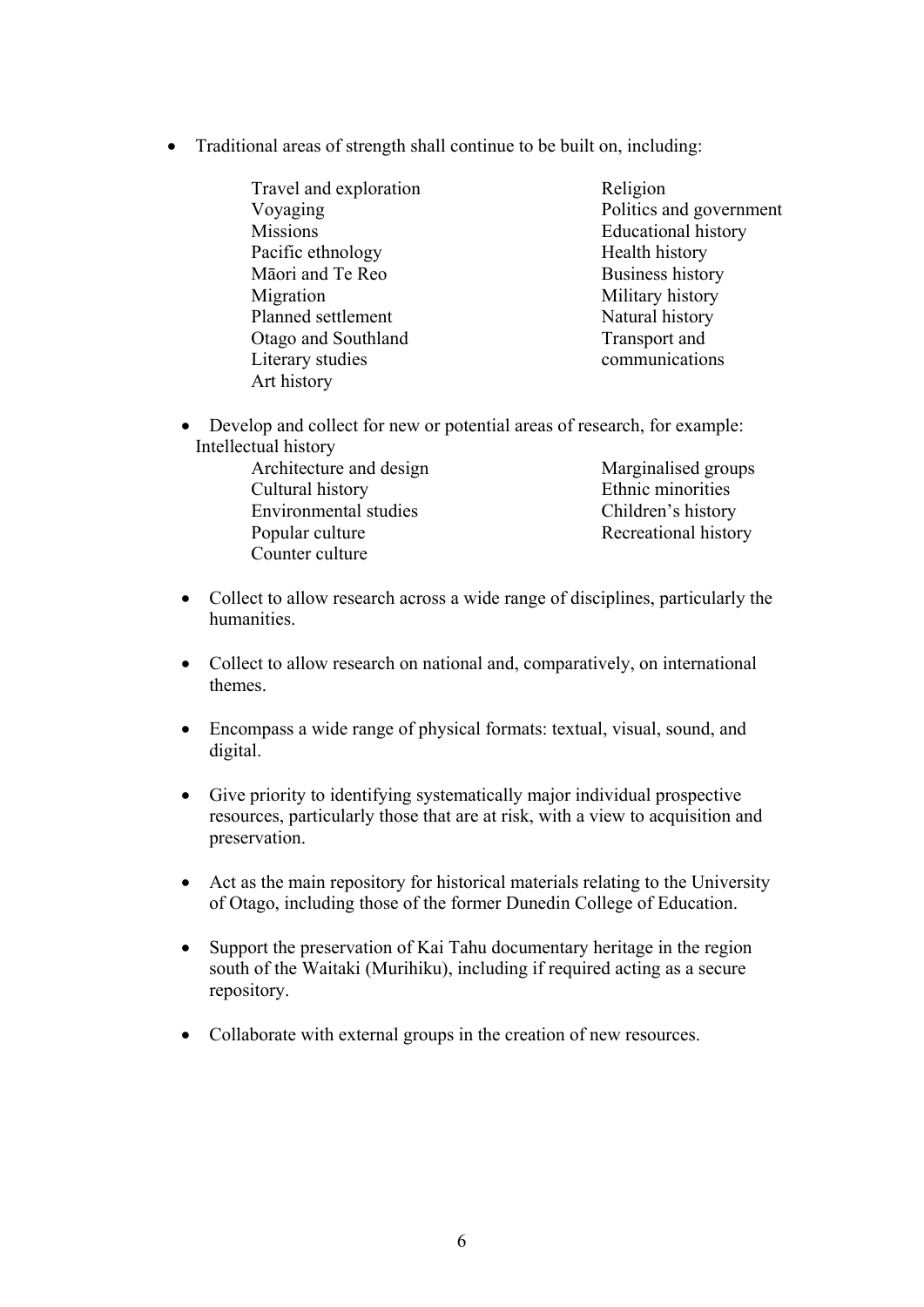<span id="page-6-0"></span>• Within this broad framework acquisition and preservation will be within a number of groupings, based on format and provenance, as follows:

| Archives and manuscripts | Periodicals  |
|--------------------------|--------------|
| Ephemera                 | Photographs  |
| Maps and plans           | Pictures     |
| Music and sound          | Posters      |
| Newspapers               | Publications |

- Each grouping shall have appended to this policy a set of explanatory notes setting out its scope in support of the general principles of this policy.
- With the possible exception of published collections it is recognised that no one collection can fulfil the whole general scope of the combined Collections, but nonetheless that each will fall within that scope, contributing to the whole.
- For authenticity, in general, items in original form are preferred, but where this is not possible preservation-standard copies may be acceptable.

### **Digital Materials**

- Depending on its nature digital material may be held internally or externally, in designated institutional repositories, but nonetheless forming part of the Hocken Collections. It is recognised that digital resources will require a separate policy. For the time being:
	- o Where material exists in two versions, hardcopy and electronic in demountable form offline (CDs, digital tapes, DVDs, etc.), both versions may be acquired having regard for searchability, with preference given to hardcopy.
	- o If the electronic version is online only, then the hardcopy only will be acquired.
	- o Unpublished materials that exist only in electronic form, whether online or offline, may be acquired and preserved on disk or on a server as appropriate. Exceptionally it may be printed out if it is economic to do so.
	- o Published materials in the public domain that exist in online form only on an outside server, particularly those with multiple links, shall not normally be printed out, but may be linked to from bibliographic records of discontinued hardcopy versions. It shall not normally be printed out or transferred to offline electronic versions, unless there is no alternative means of preservation, within or outside the Hocken Collections.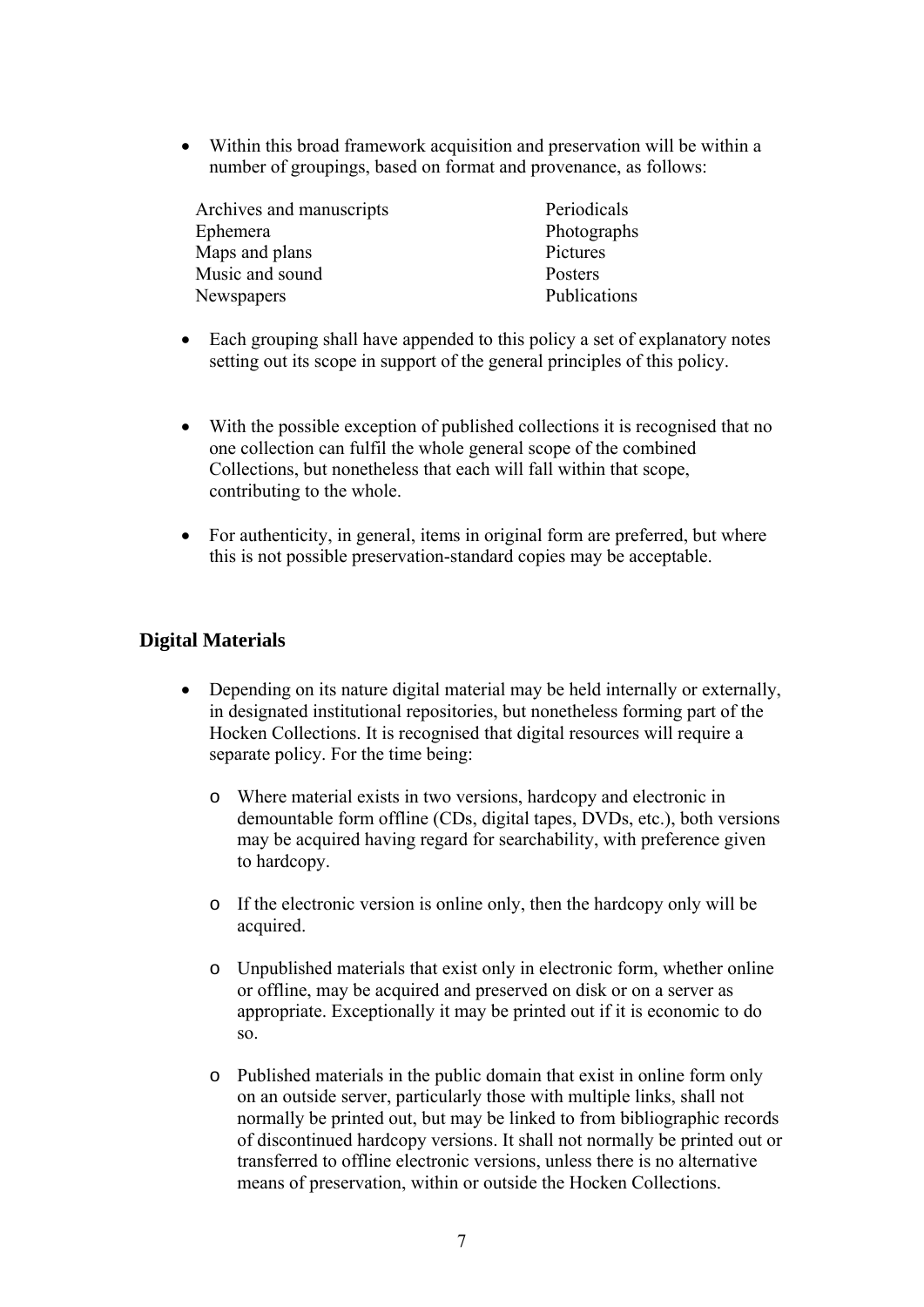#### <span id="page-7-0"></span>**Exclusions**

- The following formats are considered to be normally out of scope:
	- o Oral history, excepting as it relates to the University of Otago
	- o Moving film
	- o Three-dimensional objects (except for small objects with a particular collection association and those associated with Dr Hocken and his family)
	- o Sculpture, except for items produced by Frances Hodgkins Fellows
- According to statutory requirement and other particular circumstances this collection development policy shall have regard for the policies of allied institutions, the purpose of which is preservation of documentary heritage materials in perpetuity, in particular:

• Alexander Turnbull Library Archives New Zealand Canterbury Museum Dunedin City Council Archives Dunedin Public Art Gallery Macmillan Brown Library McNab New Zealand Collection Methodist Church of New Zealand Archives New Zealand Film Archive Ngai Tahu Archives North Otago Museum Otago Settlers Museum Presbyterian Church of Aotearoa New Zealand Archives Southland Community Archives Special Collections, University of Otago Library West Coast Historical Museum

#### **Process**

- Acquisitions should, where feasible, be actively sought through defined programmes of activity within budgeted limits.
- For security of supply and to achieve best condition published items should be identified, sought and acquired immediately after publication through standing arrangements with suppliers and the systematic perusal of standard bibliographies.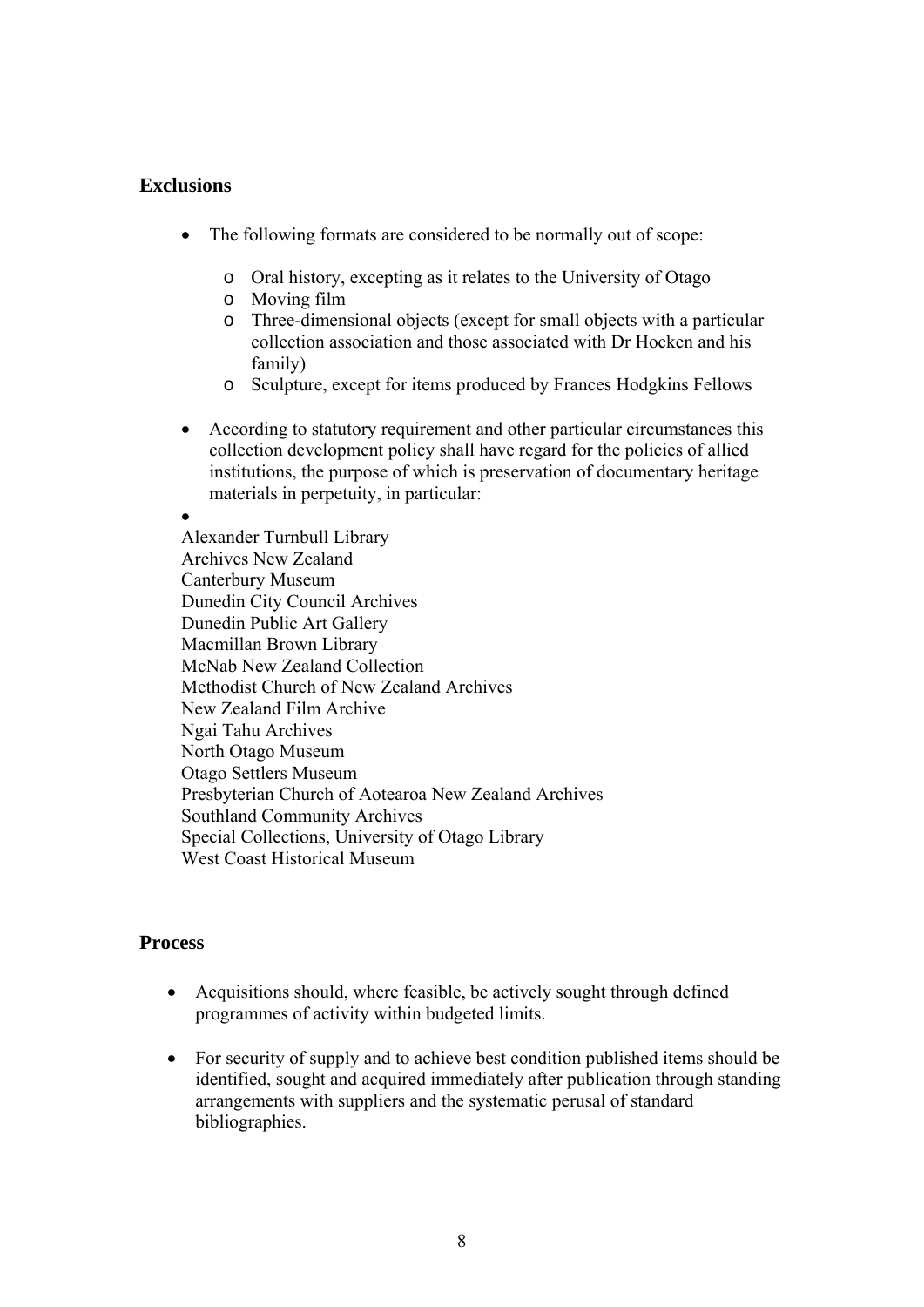- <span id="page-8-0"></span>• Direct solicitation is the preferred means of acquisition for privately published materials, particularly those which may be obtained free of charge.
- Out-of-print published materials should be regularly searched for and purchased through antiquarian dealers' catalogues, auction houses, disposal lists and websites.
- Unpublished materials, including art works, archives and photographs that could profitably be added to the collections should be actively identified in the community or through commercial dealers, and acquired by negotiation whether as a gift, purchase, deposit, or transfer under the Public Records Act.
- In some areas of major research interest it will be appropriate to establish systematic documentation strategies that could straddle a number of collections.
- Unexpected opportunities to acquire significant resources within this policy should be promptly responded to.
- At all times, relationships with donors and depositors, including potential donors and depositors, must be actively fostered.

## **Deaccessioning**

- No item may be deaccessioned from the Original Collection. The Original Collection is protected by the Deed of Trust.
- For definitional purposes, the Original Collection shall include all items listed in the Catalogue of the *Hocken Library, Dunedin* (1912) plus any other items bearing Dr Hocken's signature or initials, or his personal book label or book plate, or are in his own hand, or can be shown to have been received by him.
- Additions to the Original Collection subsequent to 1912 may be deaccessioned where:
	- o They can be shown to be exact duplicates of material already held, or
	- o They have been received improperly. For example, where the donor or vendor had no right to give or sell them to the Collection. Such withdrawal should be substantiated by all available documentation forming the basis of a sworn affidavit, or
	- o They have physically deteriorated beyond redemption, or are actively placing other parts of the collection at risk.
- Deposited material may be deaccessioned within the terms of the original deposit provided it is by transfer to the original party or to a third party with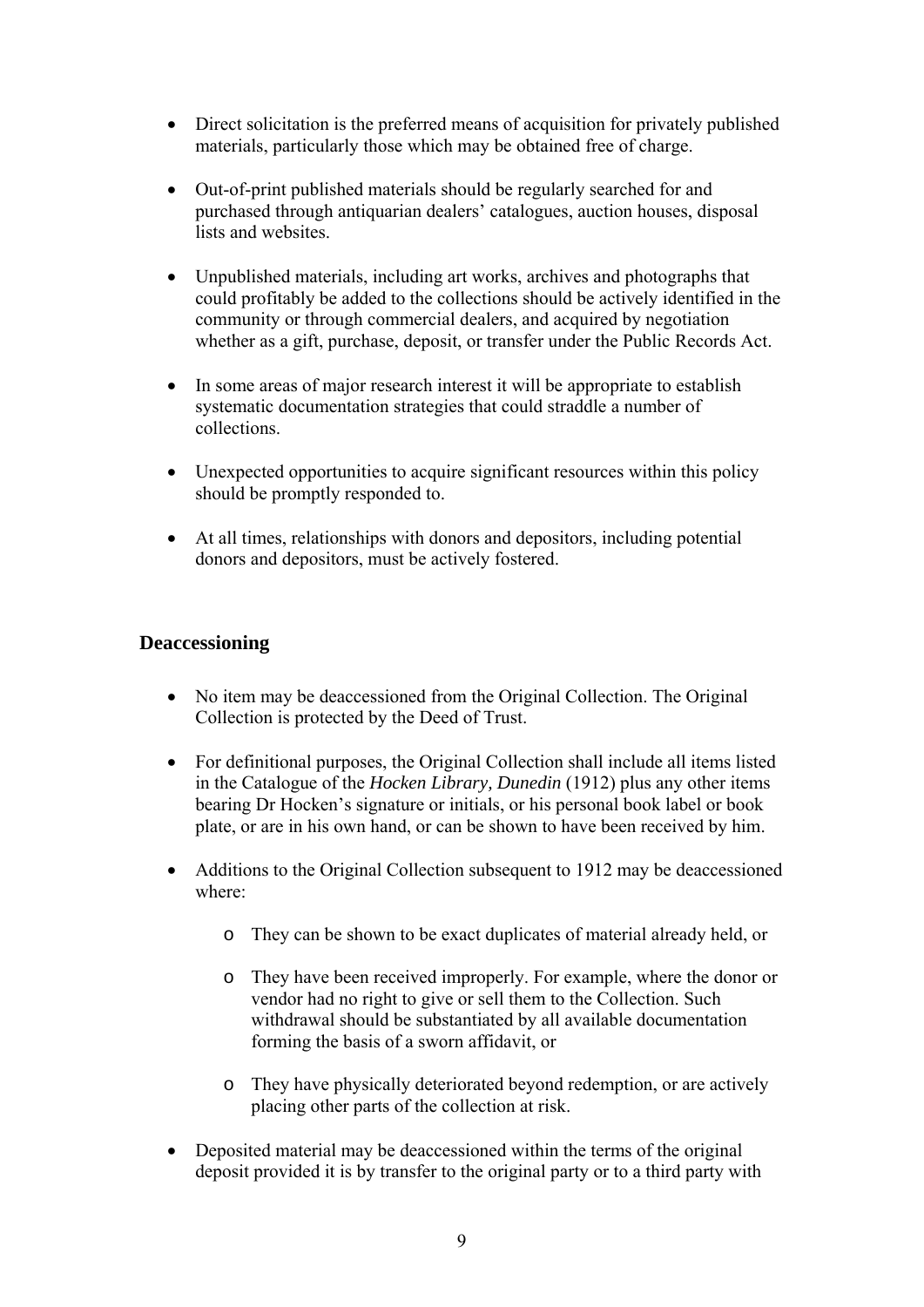<span id="page-9-0"></span>the agreement of the original party for permanent preservation. Deaccessioning of deposited material for destruction is not permissible, except with the permission of the owner.

- All cases of deaccessioning must be carried in consultation with the Hocken Librarian.
- Material which is received unappraised, but not yet accessioned to item level, and found not to be required may be returned, transferred to an alternative repository, or destroyed, within the terms of the original receipt.
- Unsolicited gifts, bequests, and deposits which are outside the scope of this policy, or which duplicate existing holdings, or which would be more appropriately held in another repository, may properly be declined.

#### **Changes to the Policy**

- Any change to this policy that abridges the scope of the Collection as set out in the Deed of Trust must be approved by the Council of the University of Otago in its capacity as Trustee and confirmed by High Court order.
- Other changes should normally be proposed to the Hocken Collections Committee for advice and confirmation.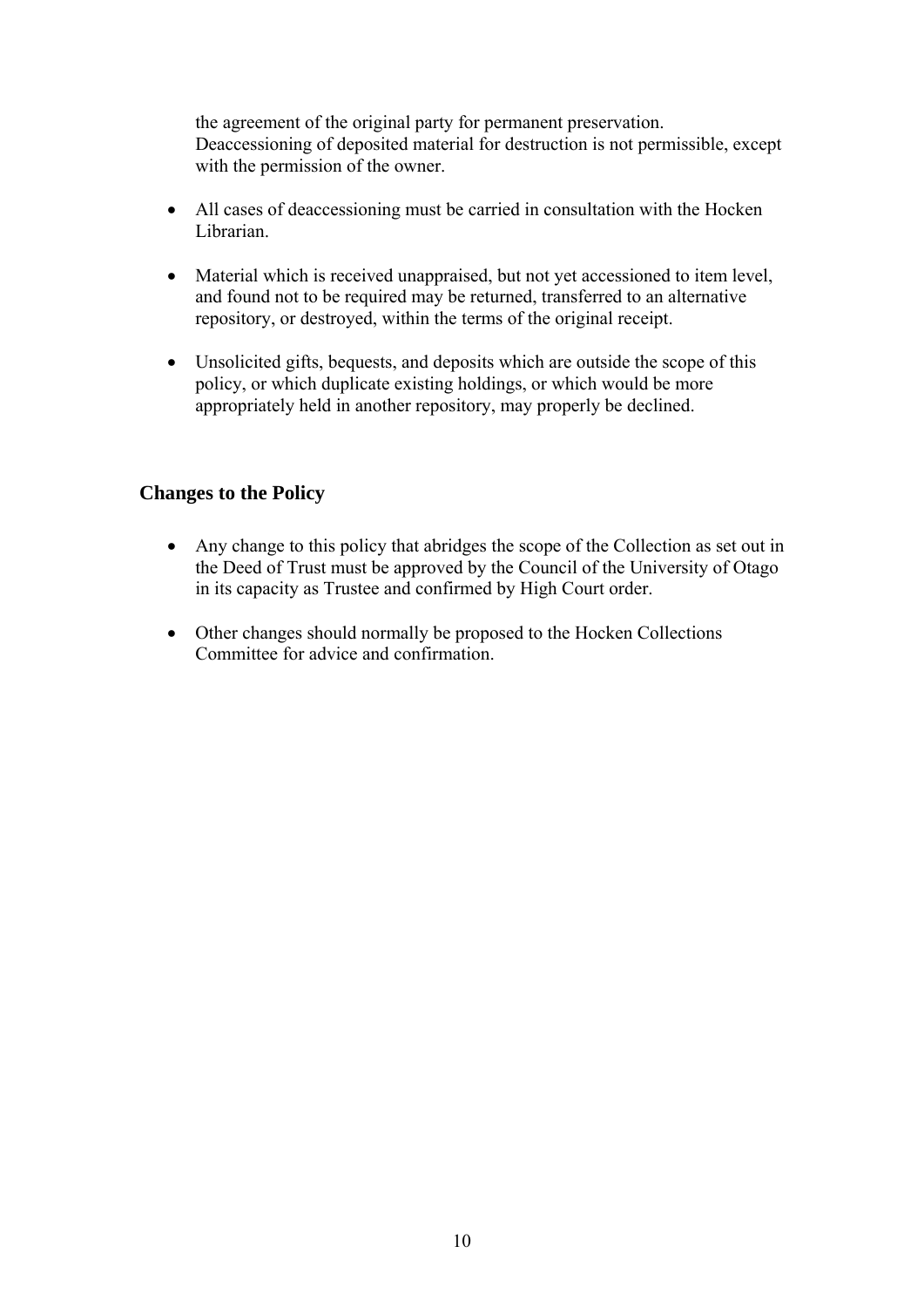# <span id="page-10-0"></span>**ARCHIVES AND MANUSCRIPTS**

### **SCOPE**

The Archives and Manuscripts collections are divided into several categories for the purposes of prioritisation of collecting activities. The categories are also used for prioritisation of arrangement and description work and preservation work.

## **FORMATS**

Depending on context and provenance, archives and manuscripts can include a full range of formats – textual, pictorial, digital, and three-dimensional.

### **PRIORITIES**

#### *Level 1*

In the main these are owned collections, which would not be collected locally by other institutions, except possibly by the Alexander Turnbull Library or the Otago Settlers Museum if the Hocken Collections did not. Additions to this category fulfil the intentions of Clause 7 of the Collections Deed of Trust, and are usually acquired by gift, bequest or purchase. The major exception is the archives of the University of Otago, which are deposited under the provisions of the Public Records Act 2005.

The research strengths of this category are early settlement and immigration to New Zealand, voyaging and exploration, early British administration, European colonial policy, early missionary activity in New Zealand and the Pacific, literary and art history, Maori history, political history, and experiences of war. This category includes;

- Dr Hocken's original collection of archives and manuscripts
- Subsequent additions of similar material
- University of Otago records and those of associated bodies and significant staff
- The papers of nationally prominent writers, artists and musicians with a strong Otago connection, especially those who have held a University of Otago fellowship
- Personal papers of prominent New Zealanders with ties to Otago and Southland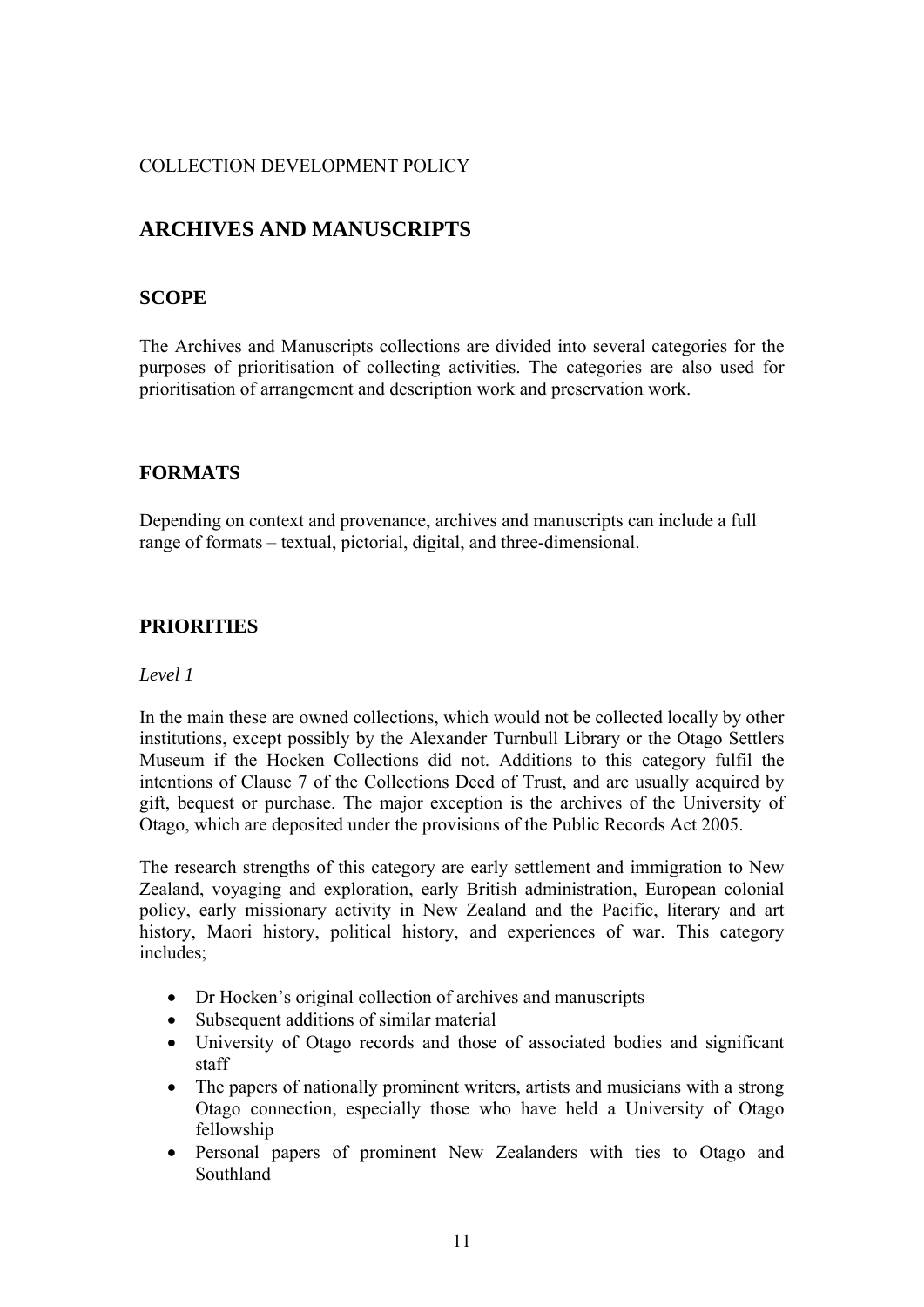- Records and papers of Maori, in particular southern Maori
- Archives and manuscripts with an Otago connection documenting experiences of war

#### *Level 2*

These collections have wide research appeal to the Otago research community, but can also be of national interest. They are often acquired by deposit as many of the organisations in this category are ongoing and maintain legal ownership of their archives. Some could be collected by other institutions, but many would not be collected if Hocken did not.

The research strengths of this category are business and economic life, religion, education, health and welfare, sport and recreation, cultural life and the physical environment and information documenting individual's lives.

This category includes the records of:

- Otago public schools and other educational institutions
- Otago Education Board
- Otago Regional Council and the records of the former Otago Catchment Board
- Otago Harbour Board
- Selected southern NZ based businesses and Otago professional firms
- Selected Otago farms, stations and horticultural enterprises
- Anglican Diocese of Dunedin
- Methodist Church records from Otago and Southland
- Other religious congregations where these are not collected by another institution
- Otago based national organisations (head office records only)
- Selected other national organisations (for example the Royal New Zealand Plunket Society and the New Zealand Alpine Club)
- Organisations with an Otago regional administrative focus (including Otago branch records of national organisations)
- Friendly Societies and lodges
- Employers and employees organisations
- Environmental and scientific groups
- Cultural groups

#### *Level 3*

Holdings in this category document life in the community of Dunedin and sometimes other areas of Otago. They may be of interest to family historians and other researchers. They may be acquired on deposit or by donation. The Hocken Collections may not necessarily collect archives in this category.

- Local sports clubs
- Local or city figures and families
- Hobby and recreational groups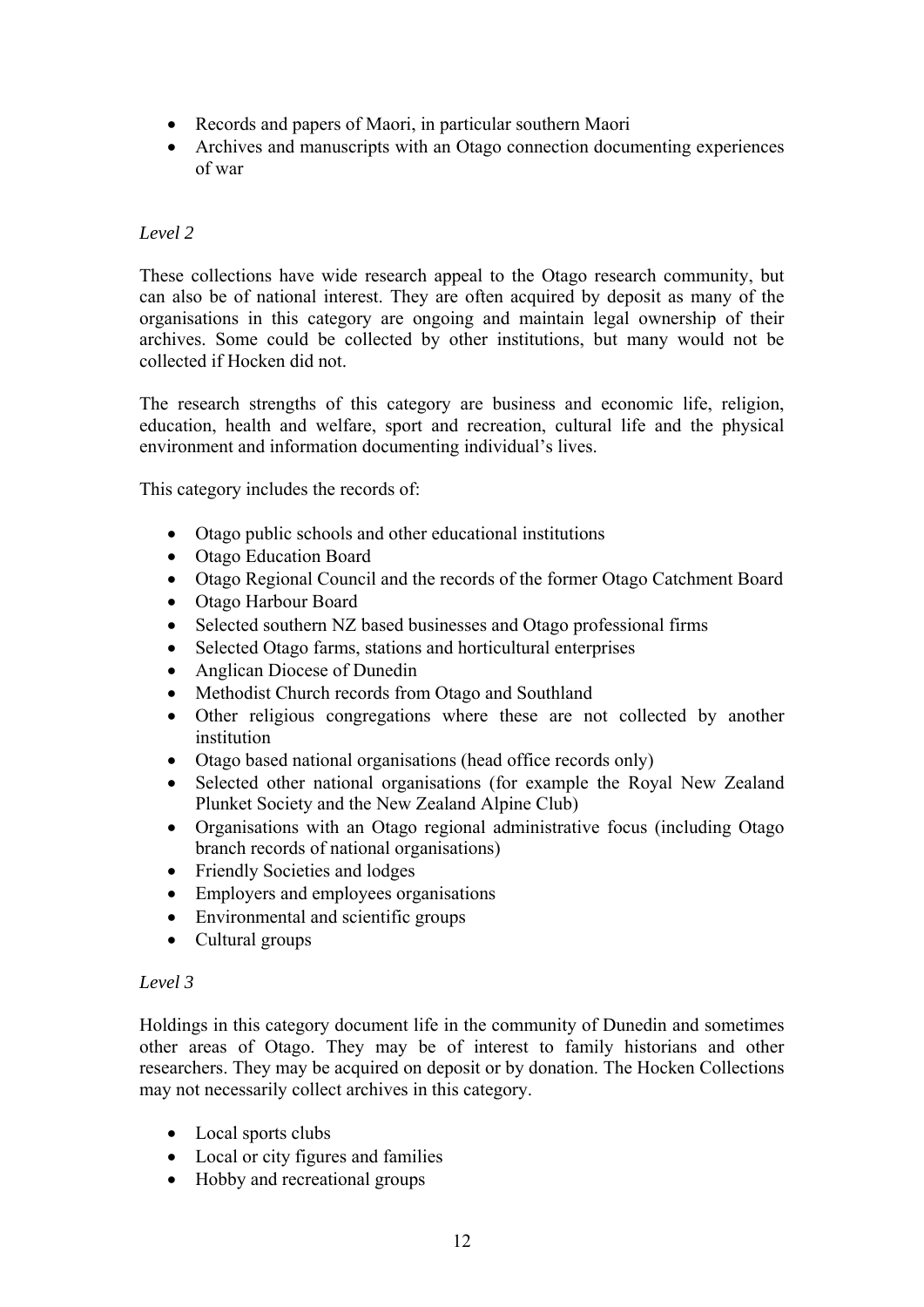- <span id="page-12-0"></span>• Service and social groups
- Non-Otago regional and local branches of organisations whose head office records are held and for which no alternative repositories are available
- Local branch records of Otago regional organisations
- Ephemeral papers of a family, individual or organisation
- Oral history projects/collections, normally when part of a larger collection

### **MEANS OF ACQUISITION**

Archives and manuscripts may be acquired by donation, bequest, purchase or deposit. Ownership of items acquired by donation, bequest and purchase is transferred to the Hocken Collections. These acquisitions have the status of 'Additions to the Original Collection'.

Legal ownership of archives on deposit remains with the depositing organisation, and they do not have the status of 'Additions to the Original Collection'. However, it is expected that they will remain at the Hocken Collections until such time as the depositing organisation is wound up, when ownership of the archives will be transferred to the Hocken Collections. *Deposits will normally only be accepted from ongoing organisations, although occasionally they will be accepted from living individuals such as writers and artists with the expectation that the ownership will eventually be transferred to the Hocken Collections.* 

Original material may also be accepted on loan for copying. In this case the originals are returned to the owner and the Hocken Collections keeps the copy.

#### **FUNDING**

Purchases will normally be funded from the Hocken Library Endowment Fund.

#### **PROCEDURES**

In most cases material for acquisition is identified when the owner or their agent offers it to the Hocken Collections. In some cases the owner may be approached by Hocken staff. Material for purchase may be identified when offered by the owner or their agent or through auction catalogues.

When material is received into the building it is receipted, a copy of the receipt is given to the donor/depositor/vendor. Material may be accepted on loan for copying(see above) or on loan for further appraisal where Hocken staff want further time to consider the acquisition.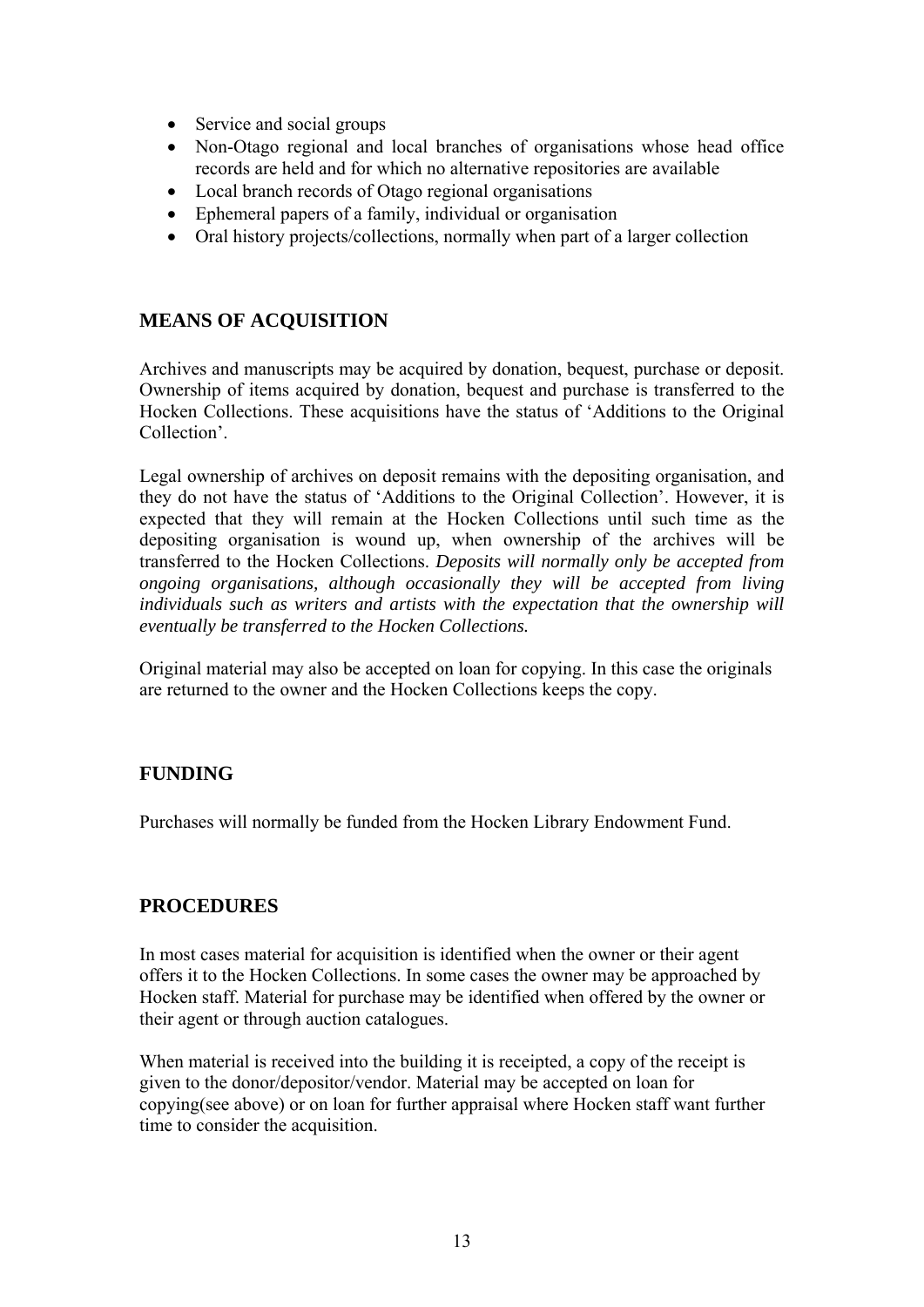<span id="page-13-0"></span>The status of the records of the University of Otago is currently unclear. Prior to the introduction of the Public Records Act 2005, these records were regarded as a deposit from the University of Otago. At present they may be regarded as deposited in an 'approved repository' under the same legislation.

## **COOPERATION AND RATIONALISATION**

The Hocken Collections values the goodwill and respects the collecting policies of other archives institutions. See the Framework for a full list. Those with directly complementary interests include, but are not limited to:

- Dunedin Regional Office of Archives New Zealand
- Alexander Turnbull Library
- New Zealand Film Archives
- Otago Settlers' Museum
- Dunedin City Council Archives
- North Otago Museum
- Presbyterian Church of Aotearoa New Zealand Archives

Archives and Manuscripts Section collecting activities should, where appropriate, complement the other Hocken collections, e.g. pictures, photographs, maps, music, periodicals and publications.

Photographs which form part of the archives or papers of an organisation or individual are retained as part of that archives collection. Collections purely photographic in nature are referred to the Photographs Collection.

Publications, such as newsletters and journals published by depositing organisations, may be duplicated with the Publications Collections holdings.

## **EXCLUSIONS**

- Archives collections with no or negligible relationship to Otago, unless they fall under Level 1
- Archives of mainly local interest within an area of Otago (e.g. archives relating to Oamaru or the Waitaki Valley would be referred to the North Otago Museum)
- Records of government departments (Archives New Zealand)
- Records of the Presbyterian Church (Presbyterian Church of Aotearoa New Zealand Archives)
- Exclusively oral history collections (Otago Settlers Museum or the Oral History Collections of the Alexander Turnbull Library)
- Exclusively film and video collections (New Zealand Film Archive)
- Three-dimensional objects, except small objects integral to a collection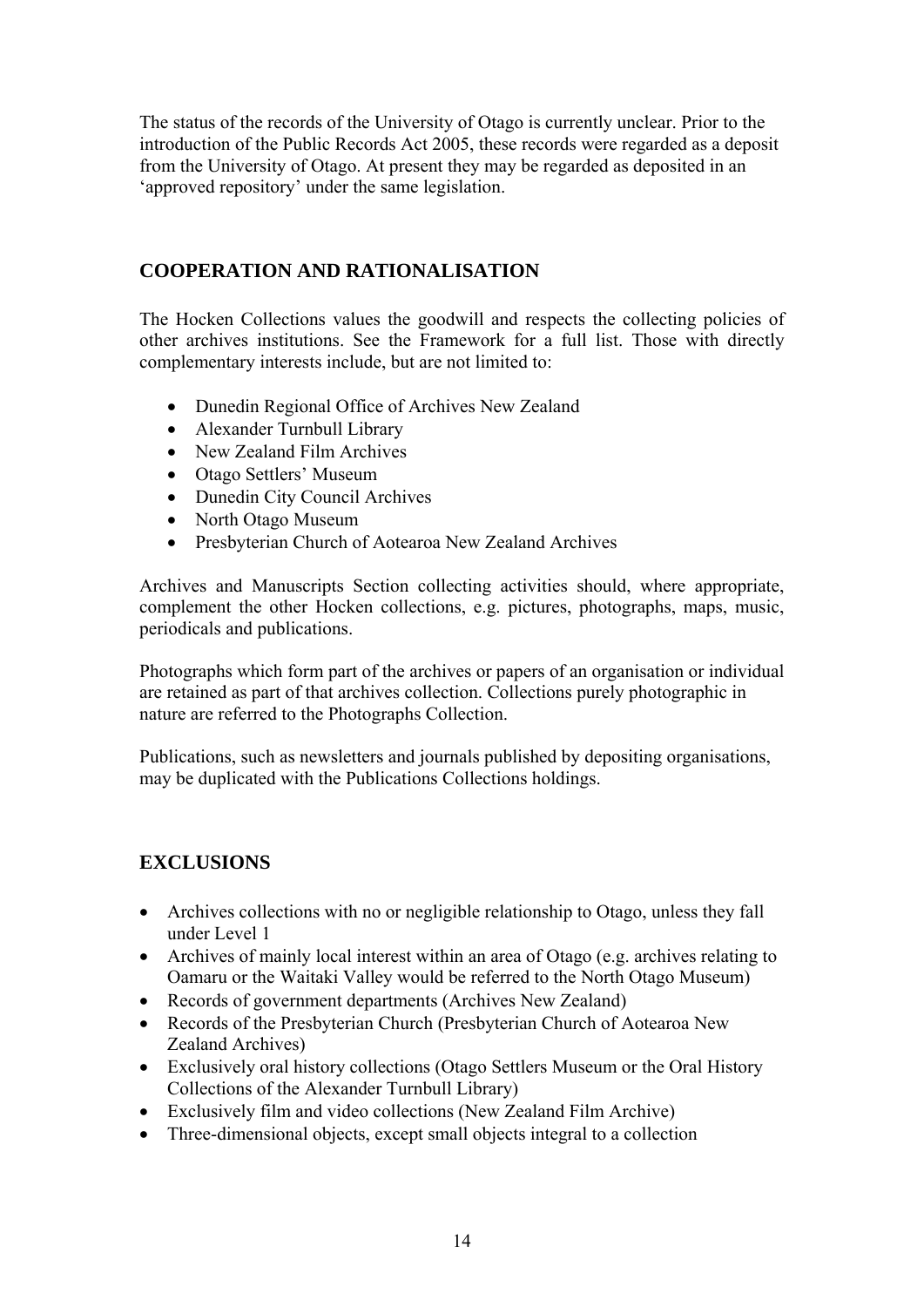# <span id="page-14-0"></span>**EPHEMERA COLLECTION**

### **SCOPE**

In support of the Hocken Collections generally, the scope of the collection encompasses general New Zealand themes, and particularly Otago life. The collection is in these areas representative rather than comprehensive, and is informed by both informational and aesthetic values.

Ephemera consists of short term informational printed material, typically less than five pages in length. It is generally regarded as too slight for independent cataloguing. The collection does not include matchboxes, postage stamps or the like, which are generally the domain of private collectors.

The collection is in several parts:

- Artists' ephemera managed by Pictorial Collections
- Music ephemera managed by Technical Services
- Election ephemera managed by Technical Services
- General ephemera (the rest) managed by Technical Services
- Some specialised ephemera in the Archives and Manuscripts Collection, e.g. Lady Stout suffragist buttons, early promissory notes
- Posters primarily of informational value may also be found in the Ephemera Collection

#### **FORMATS**

| These include but are not limited to:  |
|----------------------------------------|
| Advertising inserts                    |
| Birthday cards                         |
| <b>Banknotes</b>                       |
| <b>Bookmarks</b>                       |
| <b>Bookplates</b>                      |
| <b>Buttons</b>                         |
| Christmas cards                        |
| Cigarette cards                        |
| Concert programmes                     |
| Crate/luggage labels                   |
| Dance cards                            |
| <b>Educational course promotionals</b> |
| <b>Election brochures</b>              |
| Exhibition catalogues, (under 4 pages) |
| Flyers                                 |

*Food labels Funeral sheets Health and safety flyers Identity cards Invitations Letterheads Lottery tickets Magnets Menus Orders of service Passes Phone cards Posters (see also Posters policy) Product catalogues Promissory notes Ration books and coupons*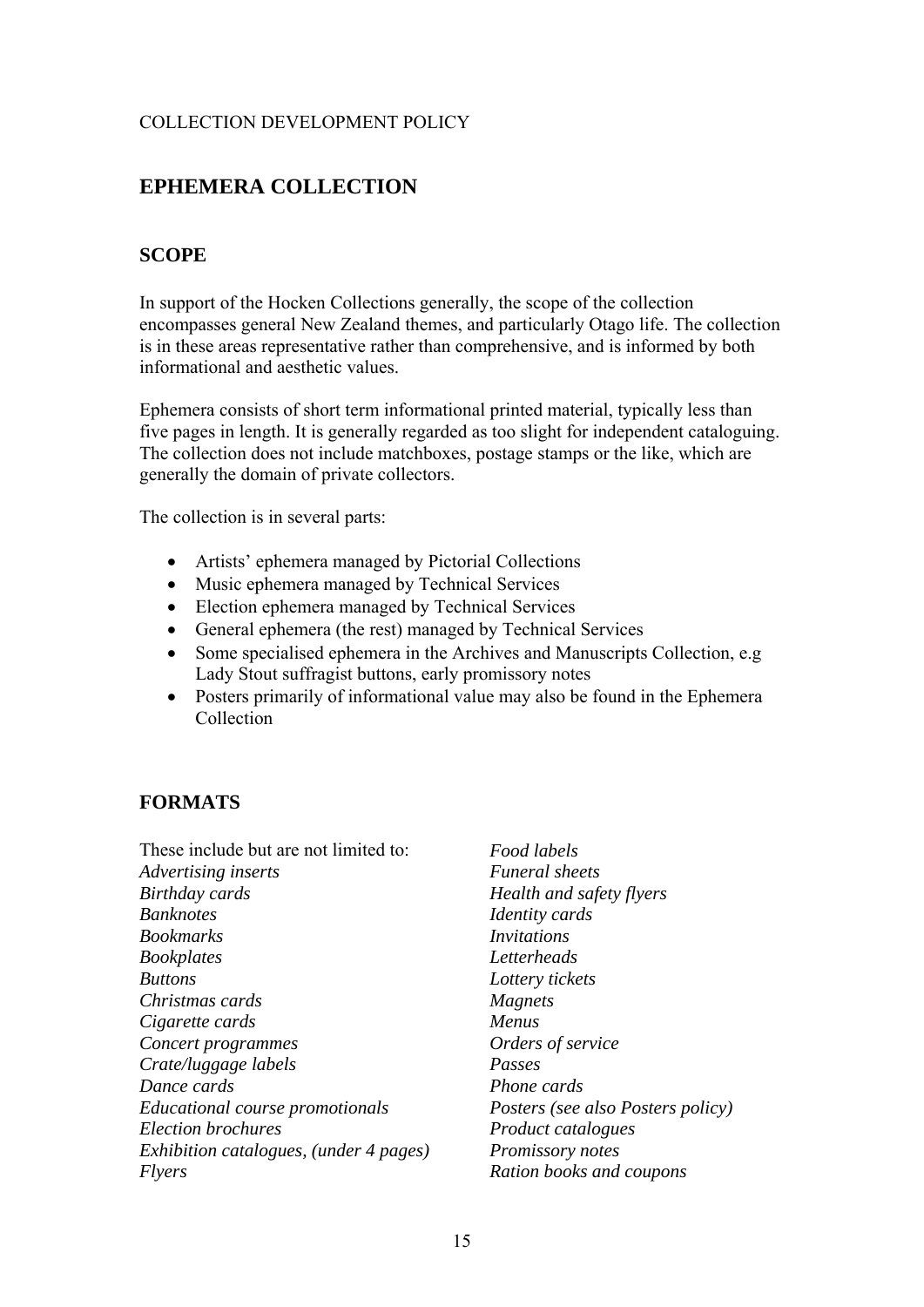<span id="page-15-0"></span>*Service sheets (church) Timetables Sales catalogues Toast lists Share certificates Tourism brochures Sports programmes Trade cards Theatre programmes Wine labels Tickets* 

### **PRIORITIES**

The main priority is for ephemera of Otago and to a lesser degree Southland origin, with especial emphasis on University of Otago and Hocken Collections ephemera:

*Level 1* 

University of Otago Artists' ephemera (New Zealand wide) Election material (New Zealand wide) Music ephemera (Dunedin)

#### *Level 2*

Bookplates Concert programmes (New Zealand wide) Educational course promotional Health and safety flyers Sports programmes Theatre programmes Timetables Tourism brochures Wine labels

*Level 3* 

**Other** 

#### **FUNDING**

Funds for the purchase of ephemera are from the Hocken Library Endowment Fund.

#### **PROCEDURES**

Posters are primarily acquired by gift, solicited and unsolicited. There is a preference for systematic transfer arrangements, where these can be established. Exceptionally, ephemera may be purchased from dealers' catalogues and at auction.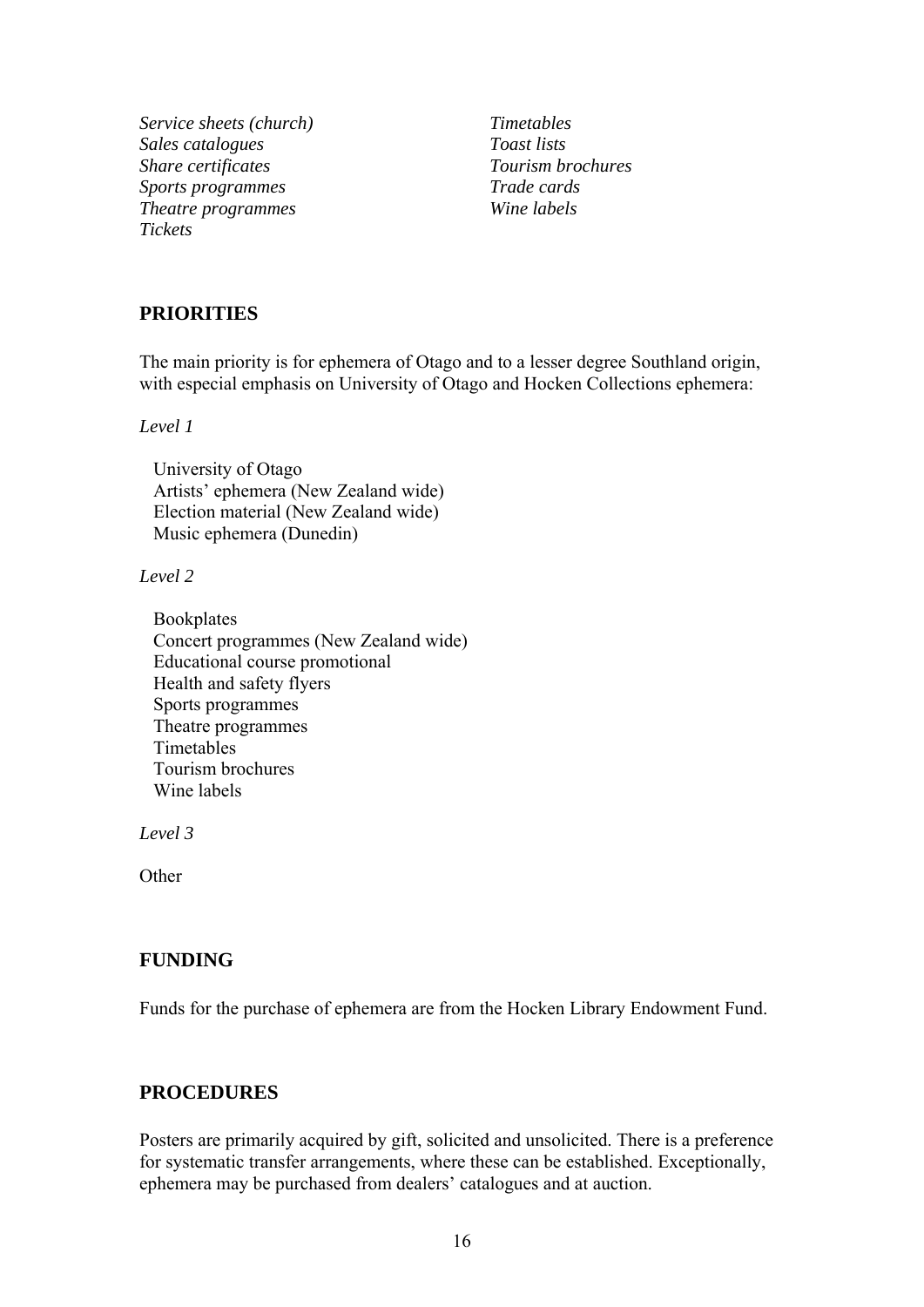<span id="page-16-0"></span>Exchanges of duplicates may be arranged with other institutions.

## **COOPERATION AND RATIONALISATION**

Co-operation with the ephemera collections of the Alexander Turnbull Library, Dunedin Public Library, and Otago Settlers Museum on exchanges and acquisitions.

## **EXCLUSIONS**

Ephemera of purely local interest from elsewhere in New Zealand

Postage stamp collections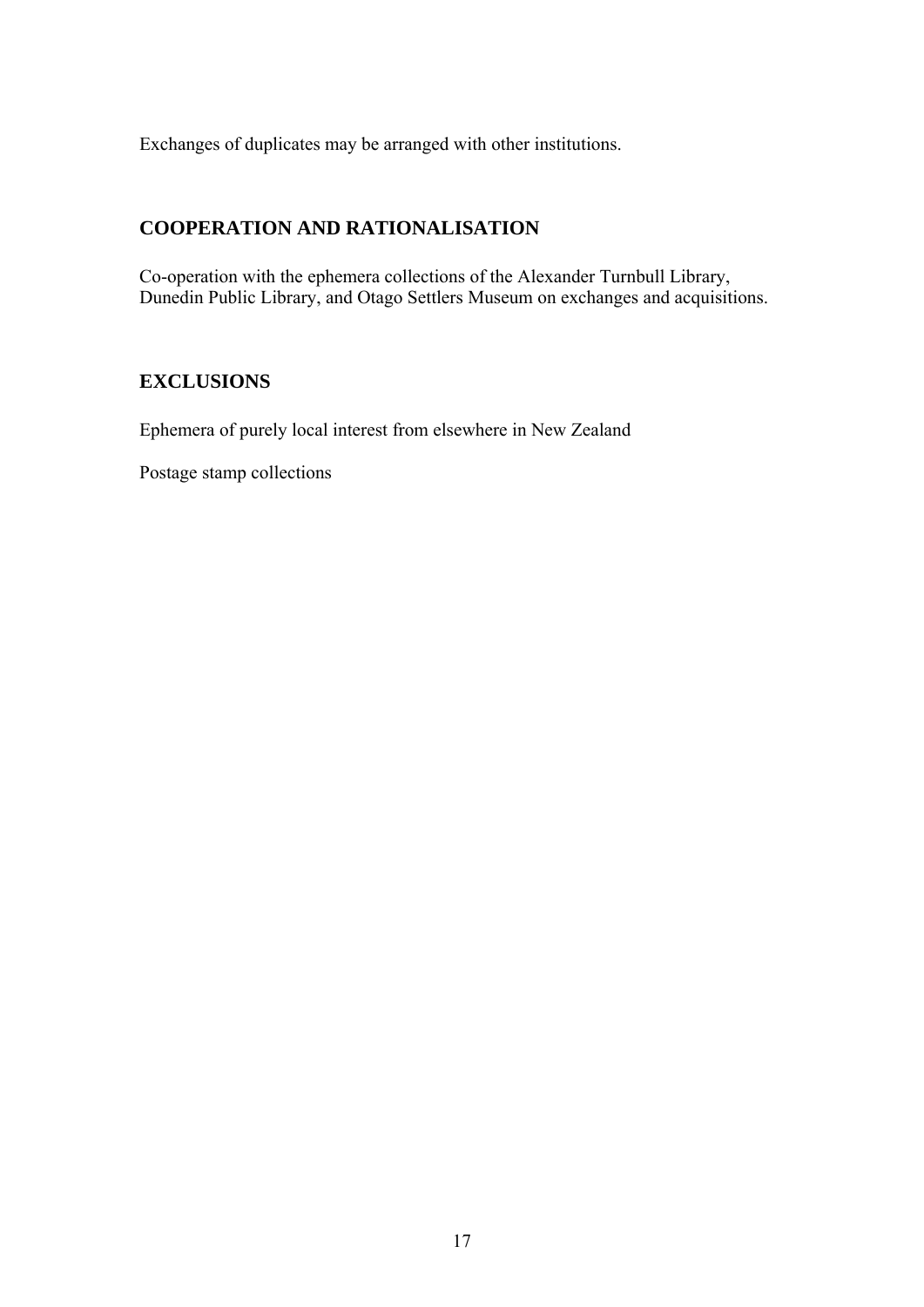# <span id="page-17-0"></span>**MAPS COLLECTION**

## **SCOPE**

In support of the Hocken Collections generally, the scope of the collection encompasses New Zealand (including the Chatham and outlying islands), the Pacific especially Polynesia, early Australia, and Antarctica from earliest times to the present day. It also includes travel, voyaging, colonization, and missionary activity relevant to the Pacific.

Formats collected include sheet and volume maps, atlases, globes, relief models, aerial photographs, microforms, CDs, and supporting reference material.

## **PRIORITIES**

#### *Level 1:*

All published and unpublished maps of Otago and Southland, excluding archives, but including those issued by district and regional councils

Major published national mapping series for New Zealand issued by government and other official mapping agencies, or for other parts of the world if published in New Zealand – topographic, cadastral, administrative, and hydrographic

Atlases and gazetteers covering New Zealand, the South Pacific and Antarctica, and other parts of the world if published in New Zealand

#### *Level 2:*

All other published maps of New Zealand, the Pacific, early Australia (pre-1950), and Antarctica. Included here are: farm location, mountaineering, orienteering, and speleological maps

Selectively, road, street, and tourism maps relating to New Zealand and the Pacific. Otago and Southland maps to be collected comprehensively

Maps of other parts of the world published in New Zealand

Maps and charts of early voyages and discoveries, which include the Pacific and Antarctica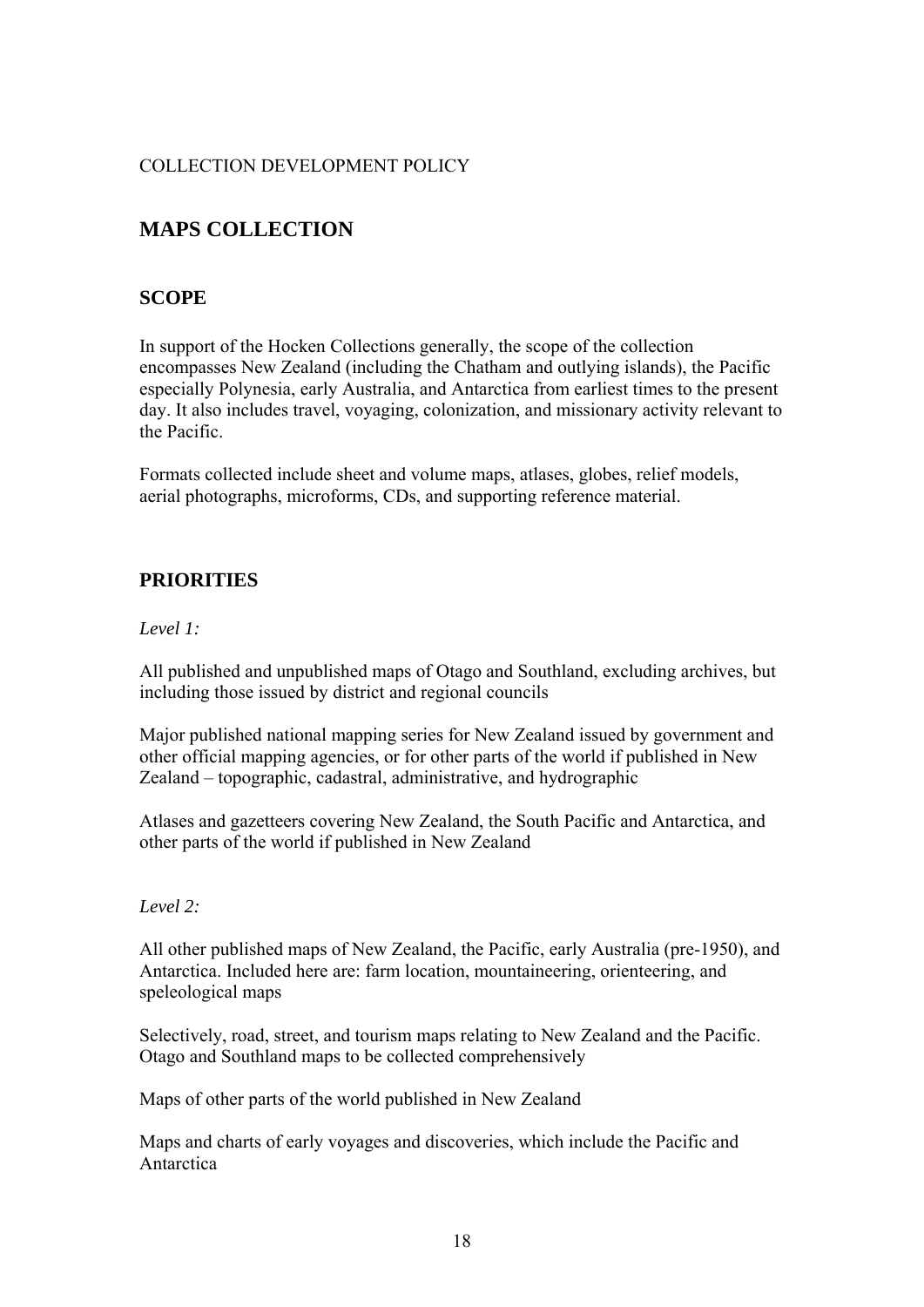<span id="page-18-0"></span>Other published national mapping series for New Zealand – conservation, forest, geological and geophysical, oil exploration, soil, bathymetric, aeronautical, statistical, electoral

Charts covering New Zealand, the South Pacific, and Antarctica published by overseas mapping agencies, including British Admiralty charts, National Ocean Service (NOAA) charts, and France Service Hydrographique et Océanographique de la Marine charts, British Antarctic Survey maps, and Australian Antarctic Division maps

*Level 3:* 

Selectively, aerial photographs relating to Otago and Southland

Maps of the rest of the world with a New Zealand connection, such as origins of settlers, migration routes, theatres of war, gold discoveries, etc.

Major world atlases and gazetteers

Pre-Tasman world maps (before 1642)

*Discretionary / as required:* 

Publications on history of cartography

Relevant cartobibliographies

Works and journals on map librarianship

Map glossaries and dictionaries

Map library information, including directories and acquisition lists.

#### **FUNDING**

Funds for the purchase of maps are from the Hocken Library Endowment Fund .

#### **PROCEDURES**

Maps may be acquired by purchase, gift, exchange, bequest, deposit and transfer from other parts of the University.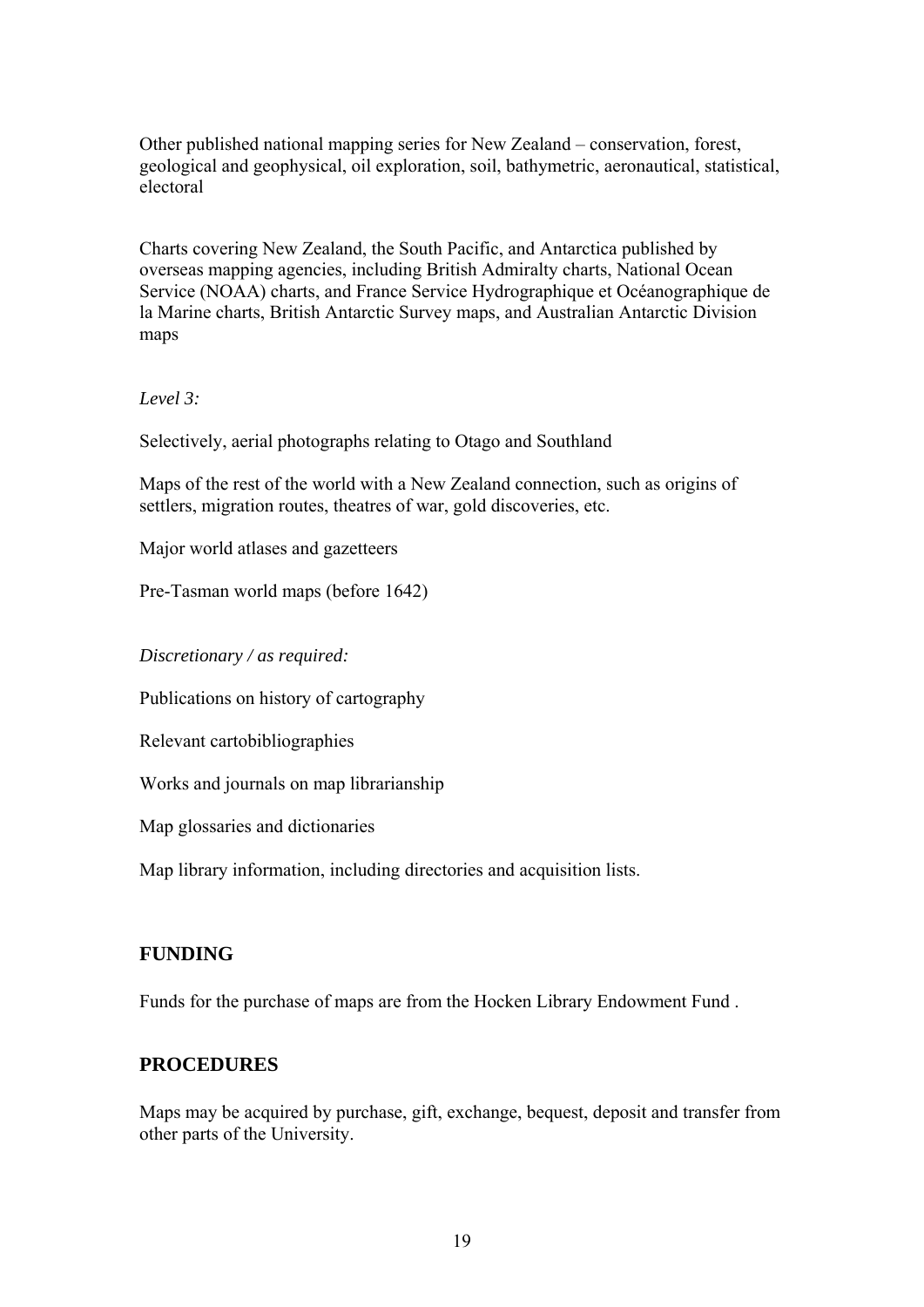<span id="page-19-0"></span>Current material for acquisition may be identified from the New Zealand National Bibliography, publishers' websites, specialist map shops, and catalogues. Where possible, standing arrangements are entered into with regular suppliers.

Out of print material may be obtained through individual and institutional donors, antiquarian dealers' catalogues, auction houses, disposal lists and websites.

Only rarely and where there is a clear public interest will material be held on deposit, without expectation of ultimate transfer of ownership to the Hocken Collection.

## **COOPERATION AND RATIONALISATION**

Co-operation with the map collection of the Alexander Turnbull Library with exchanges and acquisitions.

Collaboration with other providers in the creation of and access to new cartographic resources

Issuing and receiving of disposal lists

## **EXCLUSIONS**

Aerial photographs that fall outside Otago and Southland

Maps that are public archives under the jurisdiction of Archives New Zealand

Exact duplicates of items already held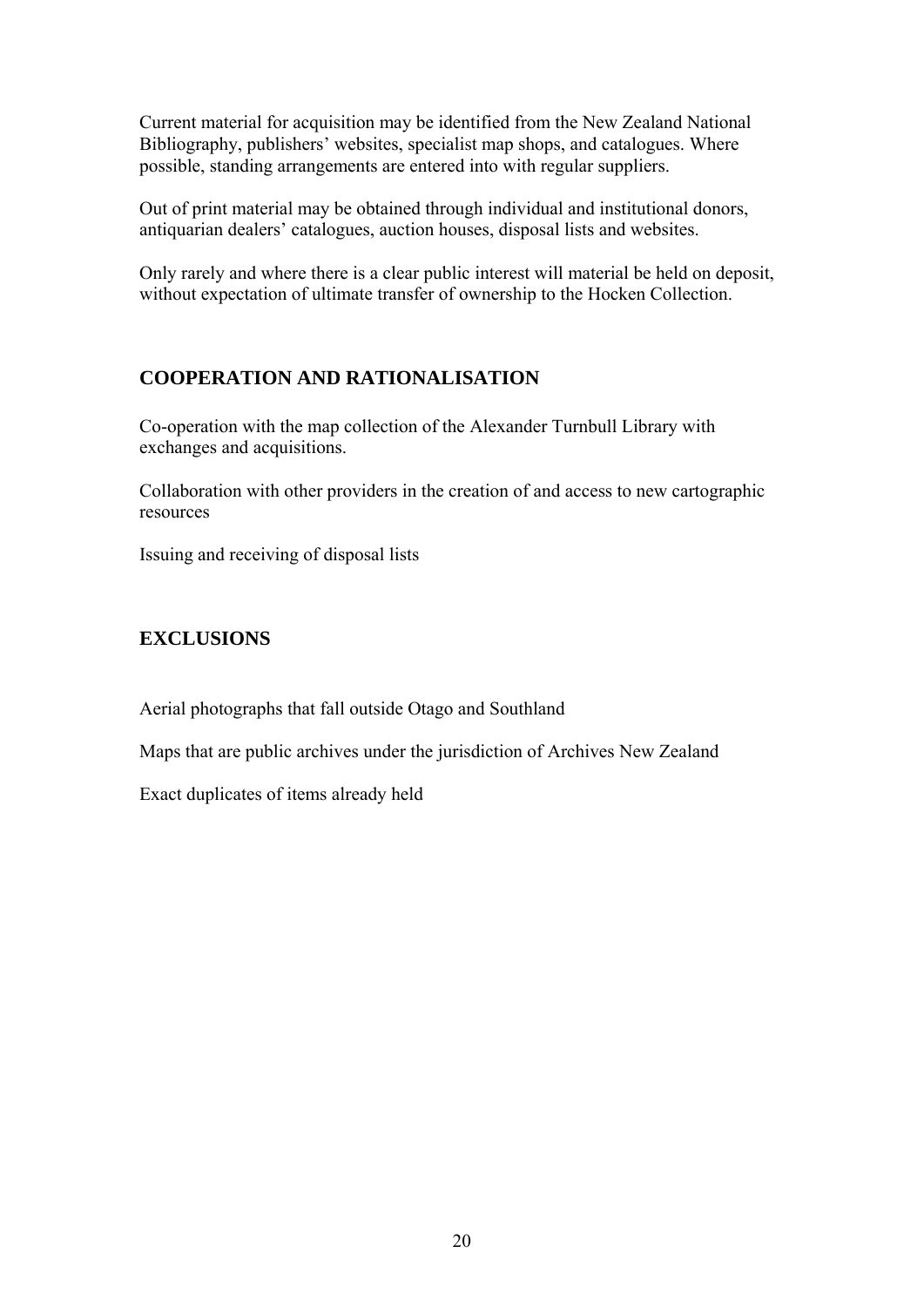# <span id="page-20-0"></span>**MUSIC AND SOUND COLLECTION**

## **SCOPE**

The Music Collection acquires selectively recorded New Zealand and to a lesser extent Pacific music from the early twentieth century to the present day. It also acquires significant spoken word and other non-musical recordings. The collection is as comprehensive as resources allow, but emphasises particularly music associated with southern New Zealand, and New Zealand and Pacific music which is nationally excellent. In general, the collection has a strong focus on commercially produced recordings, but it also includes recordings produced for public broadcast and sale, as well as others of significant cultural or historical interest.

New Zealand music is defined as:

- Music performed by New Zealand artists, whether in New Zealand or overseas
- Music composed by New Zealanders
- Music recorded and/or released in New Zealand by a New Zealand controlled company

New Zealand composers and artists may be born in New Zealand, naturalized, resident, or have some other close association.

Pacific music is defined as coming from those island territories with which New Zealand has traditionally a close association and are represented by large immigrant groups in New Zealand. This music is acquired very selectively.

Without limitation and only as illustration, genres collected include:

- avant garde
- brass band
- choral
- classical
- country
- folk
- gospel
- hip hop
- jazz
- Maori
- musical
- opera and operetta
- Pacific
- popular
- rap
- rock/punk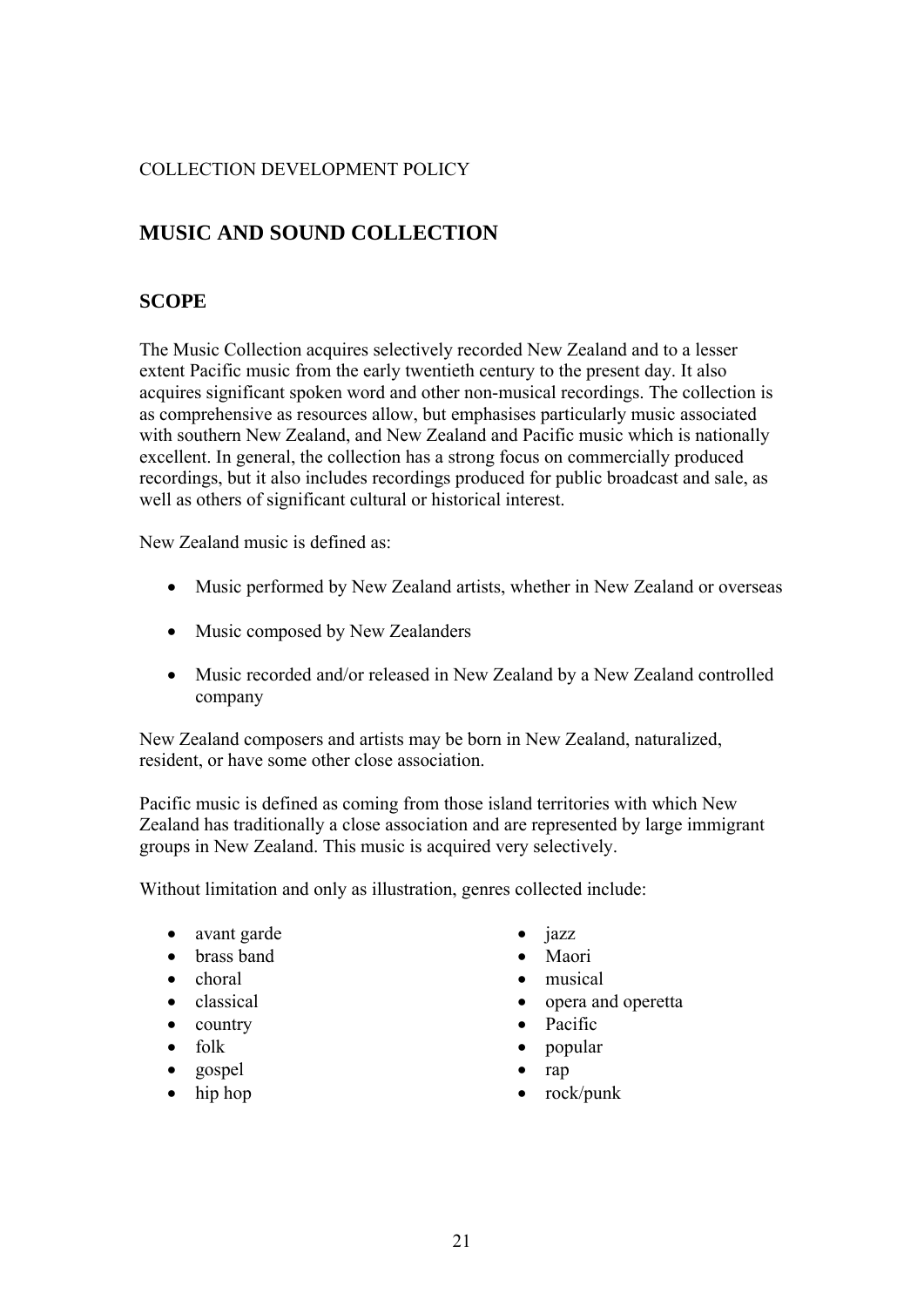<span id="page-21-0"></span>Within the scheme of priorities equal weight to all genres. It is expected that other genres will be included as they evolve.

Non-musical recordings may include:

- Birdsong
- Interviews
- Natural history recordings
- Poetry readings
- Radio plays
- Recorded books
- Soundscapes
- Train recordings
- Weather
- Oral histories

# **FORMATS**

These include both digital and analogue formats. Actively collected formats, which are currently produced include:

- $\bullet$  45 and 33 1/3 rpm discs
- Cassette tapes
- Compact discs
- CD-R discs
- DVDs
- VHS video

78 rpm discs will be collected but only if they have significant New Zealand content.

# **PRIORITIES**

#### *Level 1*

- Music composed, created and/or performed by those strongly associated with the University of Otago (including current and former Mozart Fellows, School of Music graduates, and past and present staff of the School of Music)
- Music composed, created and/or performed by individuals, duos or groups based or who began their careers in southern New Zealand
- Music composed, created, and/or performed and recorded by criticallyacclaimed or award-winning composers or musicians in New Zealand or overseas
- Music prominently featuring tāonga pūoro, tangata whenua, Te Ao Māori, Te Reo Māori, especially any music or sound or recording associated with Kai Tahu
- Notable poets and other authors reading their own work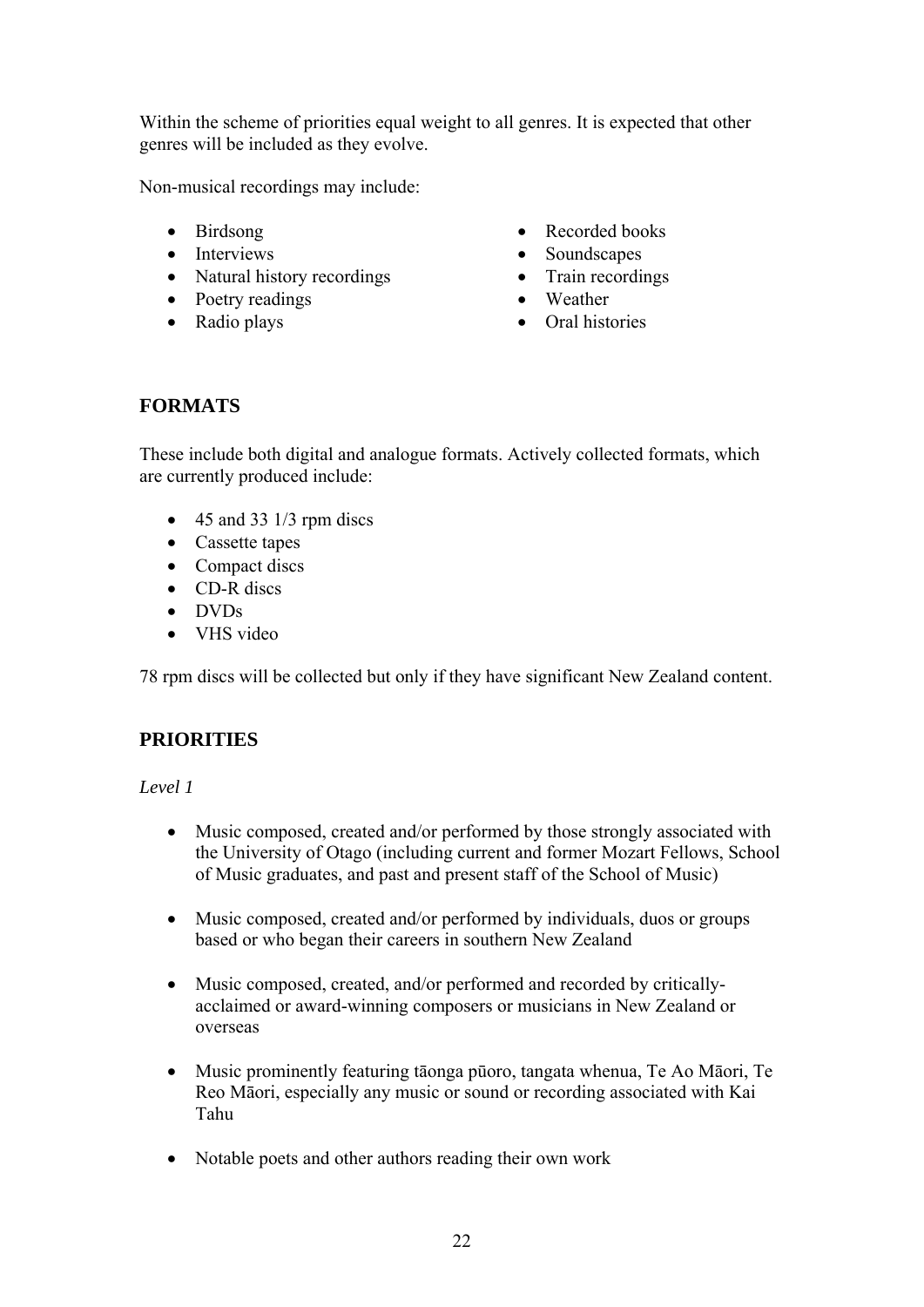### <span id="page-22-0"></span>*Level 2*

- Representative genre selection of music and sound of all significant New Zealand composers and musicians
- Event music composed and or performed for special occasions
- Music of Pasifika composers and musicians from the Cook Islands, Samoa, Tonga, and Fiji, including music composed and performed by New Zealanders of the same heritage

#### *Level 3*

- Music composed, created or written by New Zealanders performed/played or remixed by overseas musicians or producers
- Overseas music performed by New Zealand musicians
- Music of Pasifika composers and musicians from elsewhere in the Pacific region, including music composed and performed by New Zealanders with the same heritage
- Other non-musical recordings, except notable poets and authors reading their own work

#### *Special Collections*

- TANZA recordings (1949-56)
- Music and sound on 33 and 45 rpm vinyl composed, created and performed by New Zealanders

## **FUNDING**

Purchases will mostly be funded from the Hocken Endowment Fund

## **PROCEDURES**

Music is selected for purchase from:

- Monthly New Zealand National Bibliography issues
- Circulated flyers (hardcopy and email)
- Advertisements and reviews in New Zealand Musician
- Distributors, eg Simon Vare of Yellow Eye
- Annual Regent Theatre music sale
- Visits to local music shops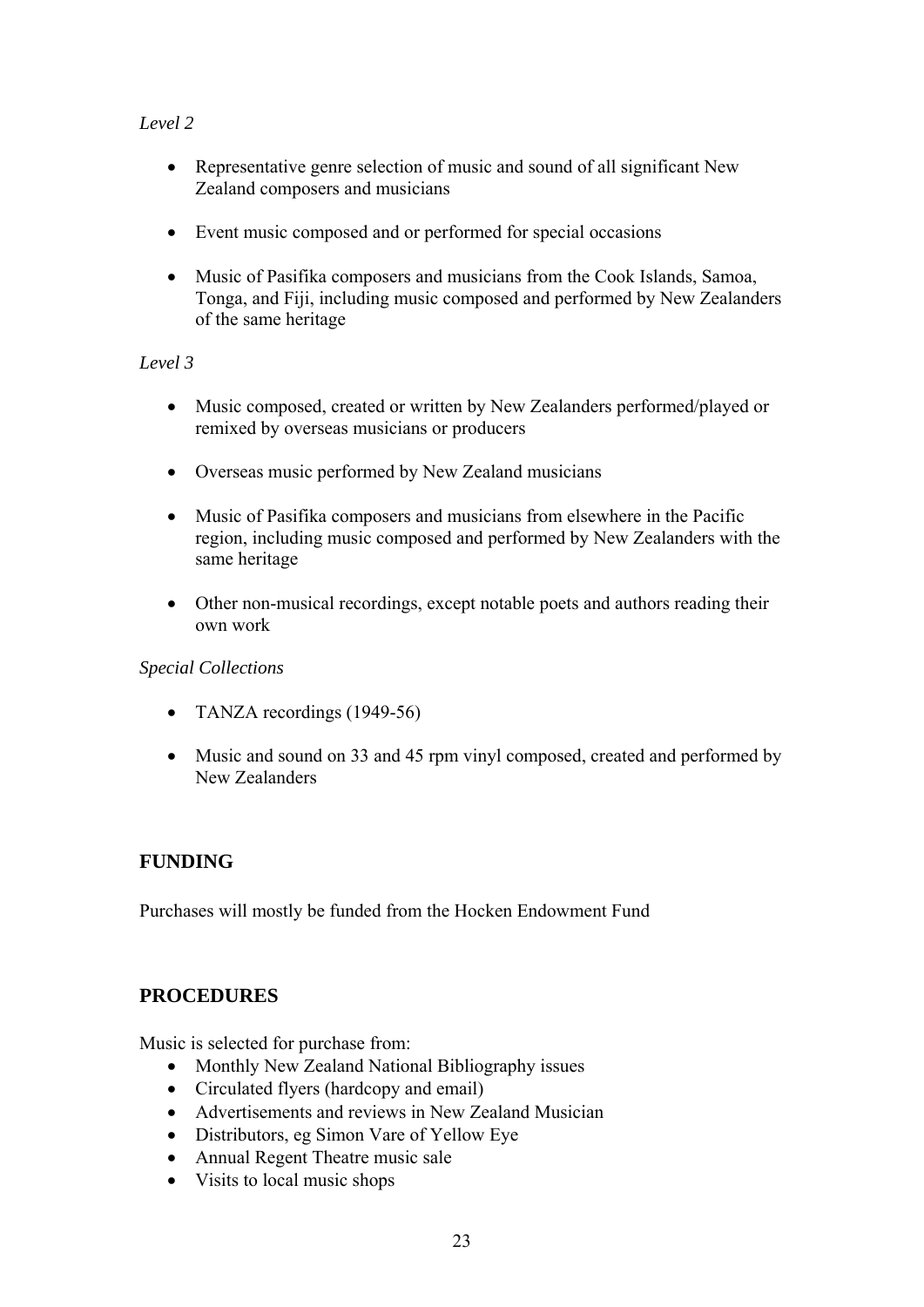- <span id="page-23-0"></span>• Standing orders with local record labels
- Estate and auction sales

Donations may be received from:

- Individual performers and groups
- Private individuals, including collectors
- Dunedin Public Library disposals

## **COOPERATION AND RATIONALISATION**

New Zealand Music Archive at the Alexander Turnbull Library

Audiovisual collection at the Central Library of the University of Otago

## **EXCLUSIONS**

Digital music available derived exclusively from the Internet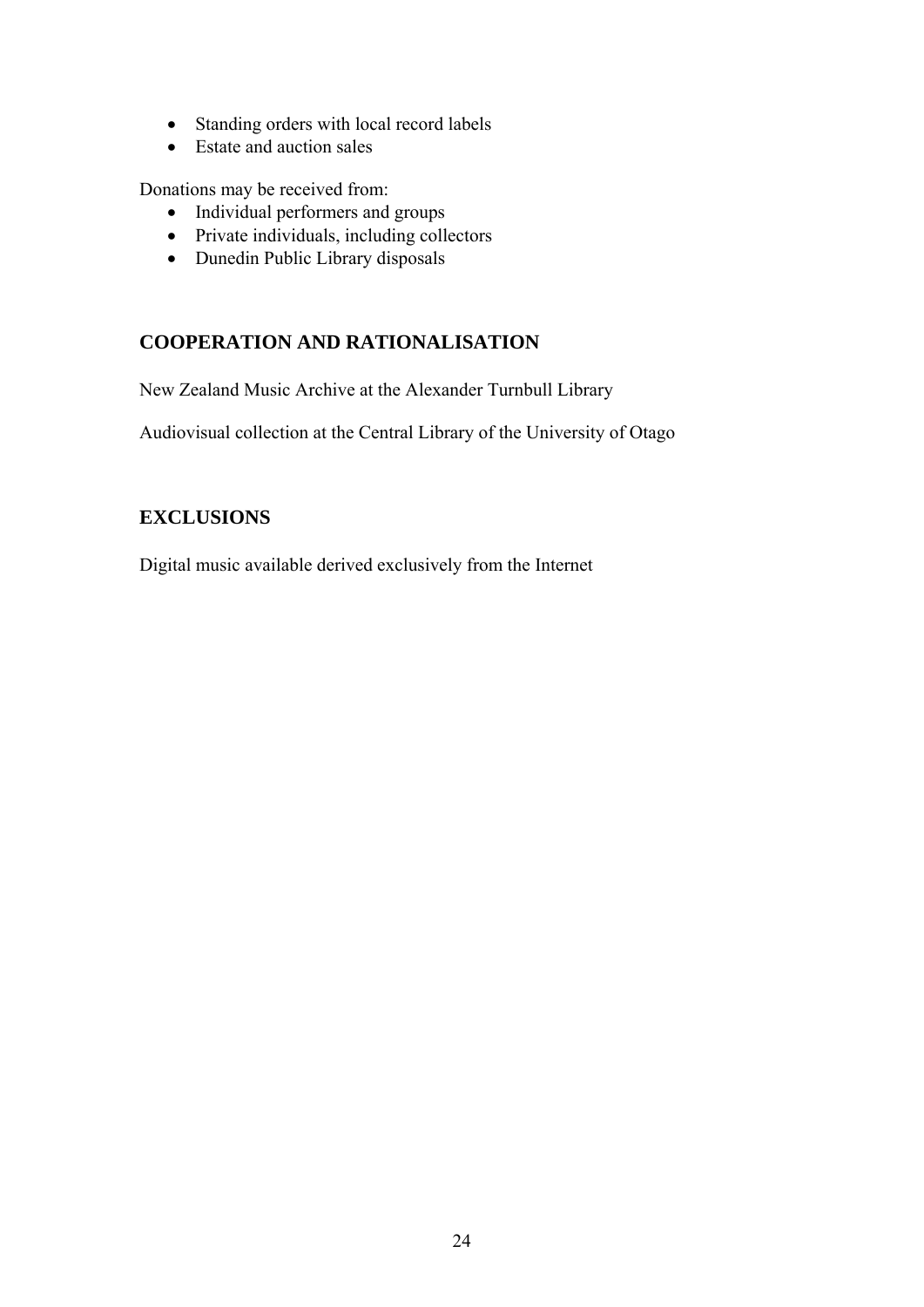# <span id="page-24-0"></span>**NEWSPAPERS COLLECTION**

## **SCOPE**

A newspaper is a [publication](http://en.wikipedia.org/wiki/Publication) containing [news,](http://en.wikipedia.org/wiki/News) information and [advertising,](http://en.wikipedia.org/wiki/Advertising) usually printed on low-cost paper called [newsprint.](http://en.wikipedia.org/wiki/Newsprint) It may be general or special interest, most often published daily or weekly. Usually, but not invariably, they are in a number of standard formats – broadsheet, tabloid, Berliner and compact.

From the outset the newspapers have been a large and significant portion of the Hocken Collections, and have been extensively used by researchers. Generally, the newspaper collection has a strong southern New Zealand focus, aspiring to comprehensiveness, but it also has broadly representative national coverage, particularly of metropolitan and sectional interest newspapers, to allow research and study of national themes.

The original collection has particular strength in:

- Otago newspapers (*Otago Witness, Otago Colonist, Lake Wakatip Mail,* etc.)
- Newspapers of the Crown Colony and provincial periods, 1840–76, for all major provincial centres—Bay of Islands, Auckland, New Plymouth, Napier, Wellington and Christchurch
- Maori language newspapers
- Nineteenth-century Australian newspapers, especially from Tasmania, Sydney and Melbourne
- Mid-nineteenth-century British newspapers published in London and Scotland of a specialist Australasian/colonial nature or with extensive New Zealand references
- Some early Polynesian newspapers

Subsequent additions comprise:

- Additions by gift in original hardcopy format of major backruns of e.g. Taieri Advocate, Bruce Herald, Tapanui Courier, Southland Times, Timaru Post, Dunstan Times, Cromwell Argus, etc.
- Post-1966 New Zealand, Pacific and Australian titles in original hardcopy format regularly transferred by the Dunedin Public Library to the Hocken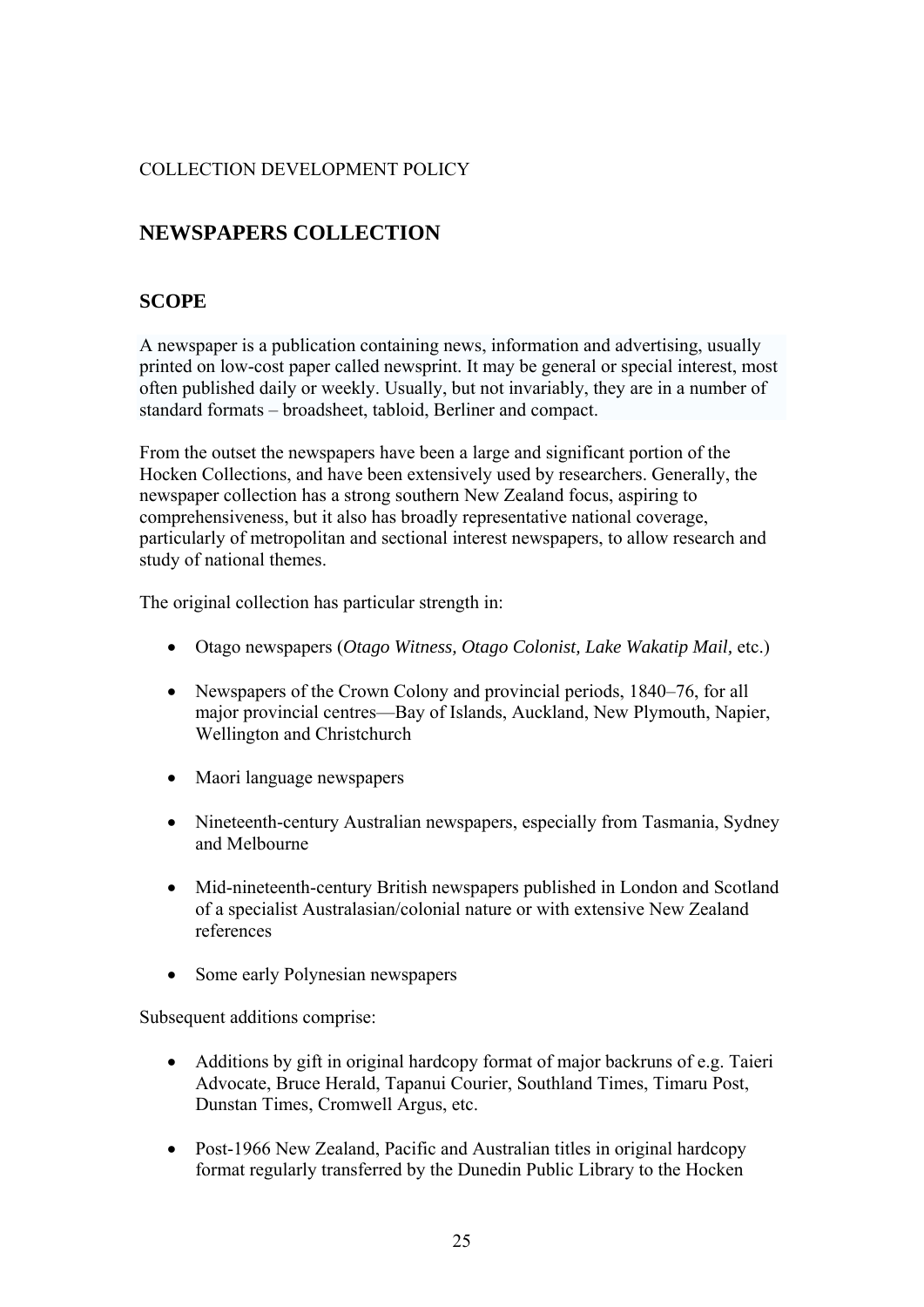<span id="page-25-0"></span>Collection. These include South Island provincial papers and metropolitan daily papers from Auckland, Wellington and Christchurch

- Current hardcopy titles received through gift and subscription relating to New Zealand and the Pacific Islands, with a particular emphasis on southern New Zealand
- Interest and ethnic group titles currently received as hardcopy tabloids business, sport, Maori, New Zealand Chinese, etc.
- Titles on microfilm of backruns of national and Otago/Southland regional papers, and pre-1967 of metropolitan and national newspapers.

# **PRIORITIES**

#### *Level 1*

- Newspapers which fill in gaps or directly complement the original collection for the period to 1876
- All Otago, Southland and South Canterbury papers
- National and metropolitan papers from Auckland, Wellington, Christchurch and Dunedin, 1840 to date.
- Maori newspapers, including iwi and Te Reo publications

#### *Level 2*

- Newspapers from other South Island provincial centres, including the Chatham Islands
- Interest and ethnic group newspapers
- Polynesian newspapers from territories with a close New Zealand association—Cook Islands, Fiji, Tonga, Samoa and Norfolk Island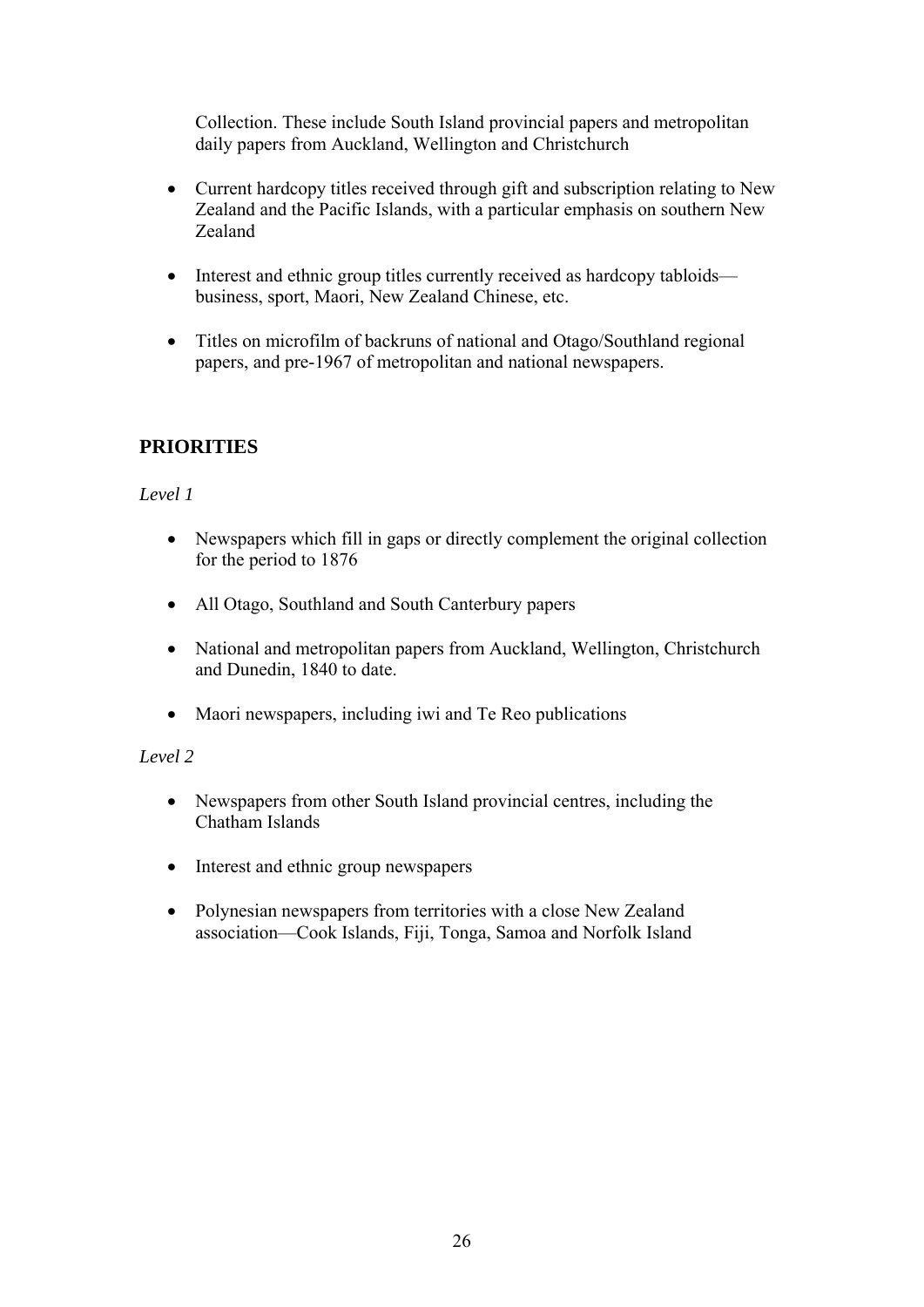## <span id="page-26-0"></span>*Level 3*

- Nineteenth and early twentieth century Australian newspapers, particularly from New South Wales, Victoria and Tasmania
- North Island provincial papers
- Other newspapers within scope

# **FORMATS**

Original hardcopy format is to be preferred for:

- Titles to 1876
- Otago, Southland and South Canterbury papers
- Current interest and ethnic group newspapers
- Current Pacific Island newspapers
- All copies surviving uniquely within New Zealand in the Hocken Collection
- Very selectively sample issues of any paper preserved for their artefactual qualities

Microfilm format is preferred for:

- All post-1966 New Zealand newspapers, excepting from Otago, Southland and South Canterbury
- Back purchases of non-current titles and of back issues of current titles
- All overseas newspapers not previously specified
- Preservation copies of heavily used or damaged newspapers
- Substitution, where appropriate, for hardcopy post 1966 papers from outside Otago, Southland and South Canterbury.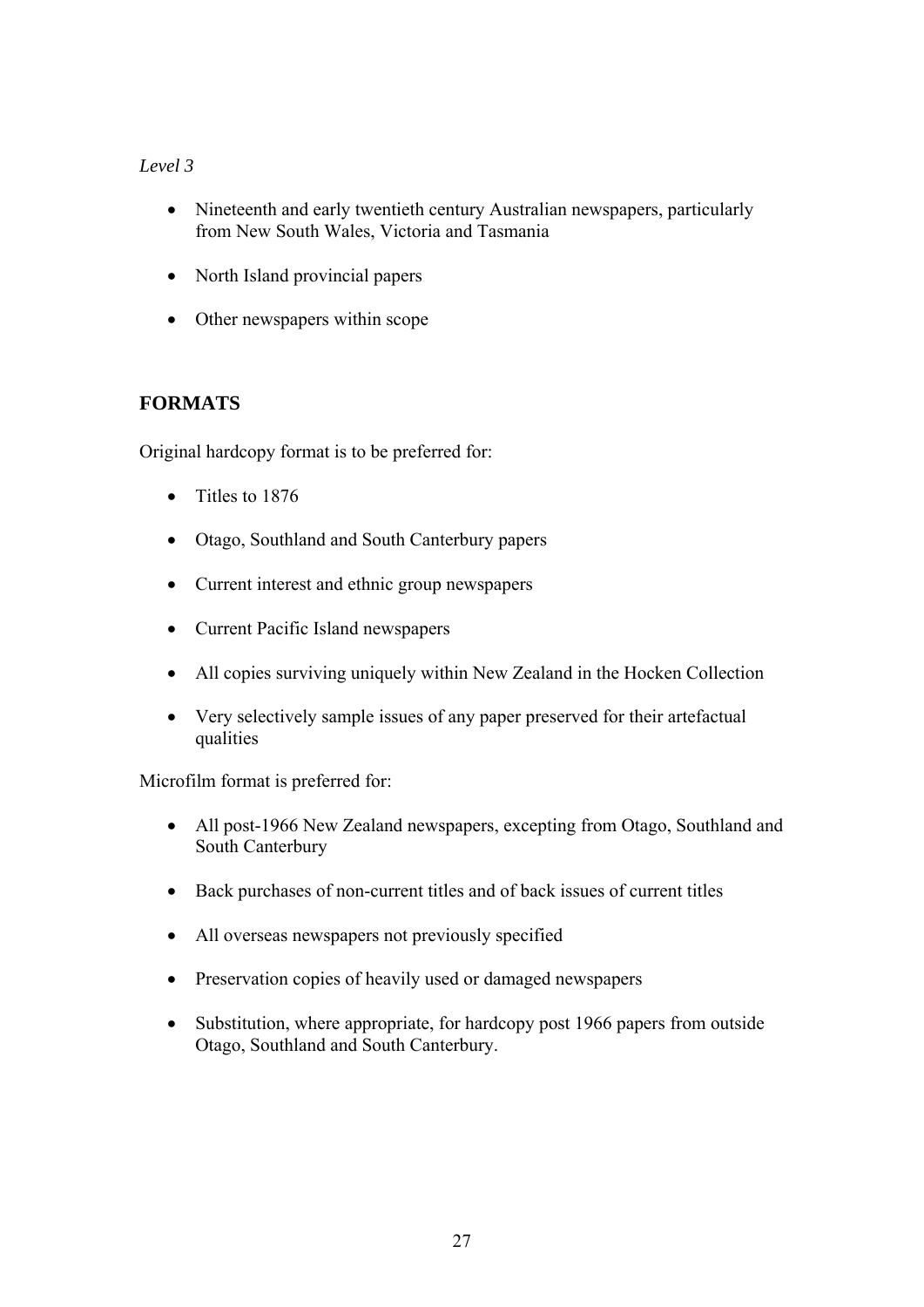## <span id="page-27-0"></span>**FUNDING**

Most purchases will be funded from the Periodicals allocation. Exceptionally the Hocken Endowment Trust Fund may be used for special purchases. The Friends of the Hocken Collections makes occasional grants for the purchase of backruns on microfilm.

## **PROCEDURES**

Newspapers may be acquired by gift, exchange and purchase. A significant number of current New Zealand newspapers are acquired by transfer from the Dunedin Public Library after 1 month.

## **COOPERATION AND RATIONALISATION**

Existing strengths and weaknesses of the collection should be taken into consideration.

Regard shall be had for McNab New Zealand Collection holdings at the Dunedin Public Library.

Regard shall be had for online availability of titles through PapersPast at the Alexander Turnbull Library and from publishers' sites.

## **EXCLUSIONS**

Provincial North Island newspapers Community newspapers, other than Otago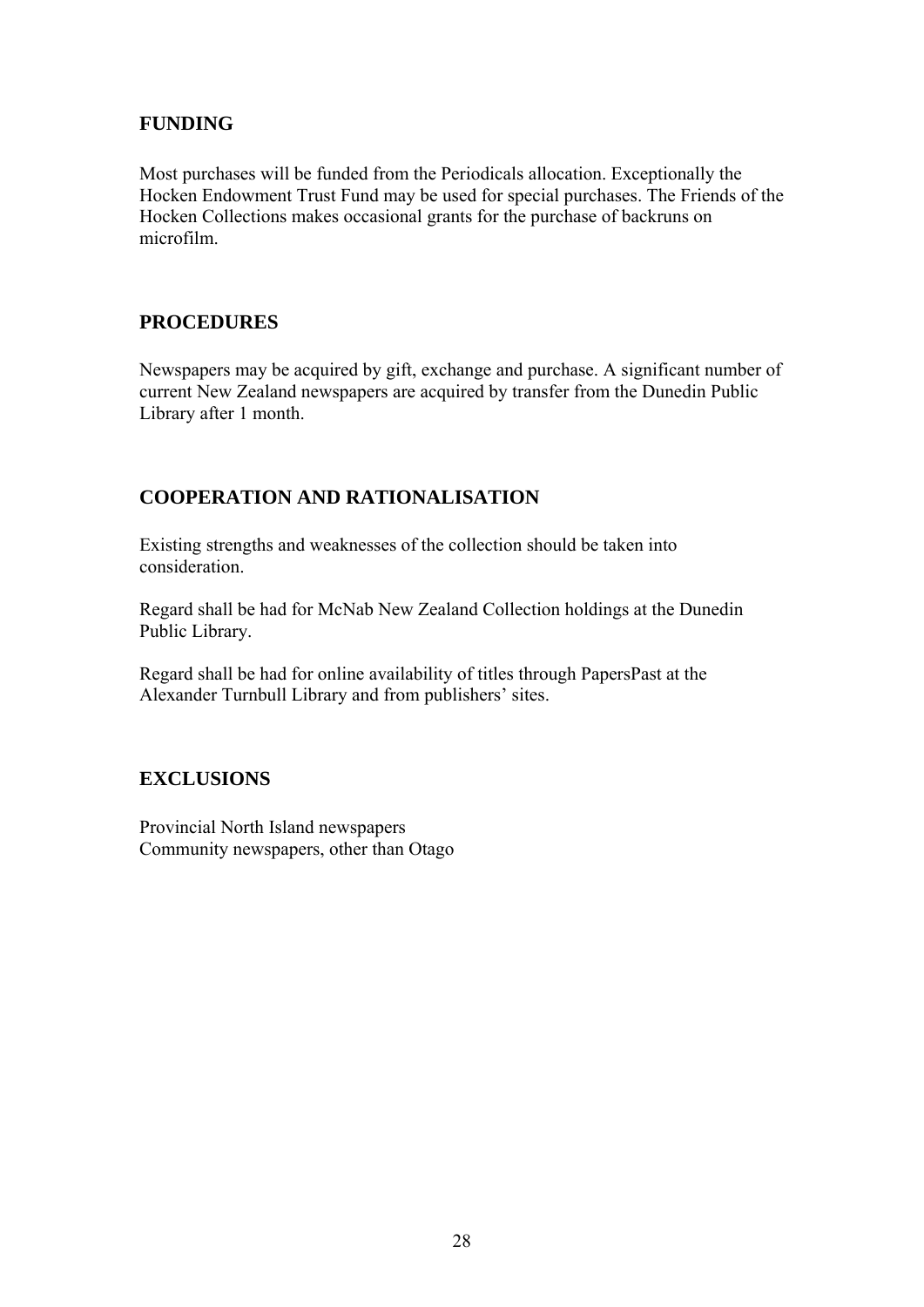# <span id="page-28-0"></span>**PERIODICALS COLLECTION**

## **SCOPE**

This is an advanced research level publications collection, including popular titles, which supports and complements the monographs and newspaper collections, and has strong links to the archives and manuscripts collection. Characterised by high levels of immediacy and topicality, it comprises publications which appear generally at least annually in a connected sequence under the same name.

Broadly, it has four main components:

- 1. Academic and other journals, which report the results of research.
- 2. Corporate serials, including annual reports, newsletters and other periodical publications, which report on and promote institutional objectives.
- 3. Current interest titles that facilitate the exchange of information or provide recreational reading of general or sectional character at a primary level.
- 4. Professional and other journals that directly support the technical work of staff.

With the exception of 4, all titles form part of the Hocken Collection, either as part of the original collection or as subsequent additions to it, and fall within its general scope as relating wholly or in part to New Zealand, the Pacific, early Australia, and Antarctica. It does not aim to be exhaustive in all areas, except in the case of University of Otago serials, but to be comprehensive in varying degrees across the whole of the general collection development policy framework for the Hocken Collections.

All titles shall preferably be obtained in original hard copy form. Where hard copy is not obtainable then microfilm may be acquired instead. [The vexed question of electronic journals needs some kind of reference]

With this in mind acquisition of current periodicals shall include:

**GENERAL** All titles currently indexed in Index New Zealand. Selective titles listed by commercial distributor websites. All academic journals produced within New Zealand or with a specific New Zealand focus. Selective journals in the fields of imperial history, missionary endeavour, history of cartography, voyaging, and discovery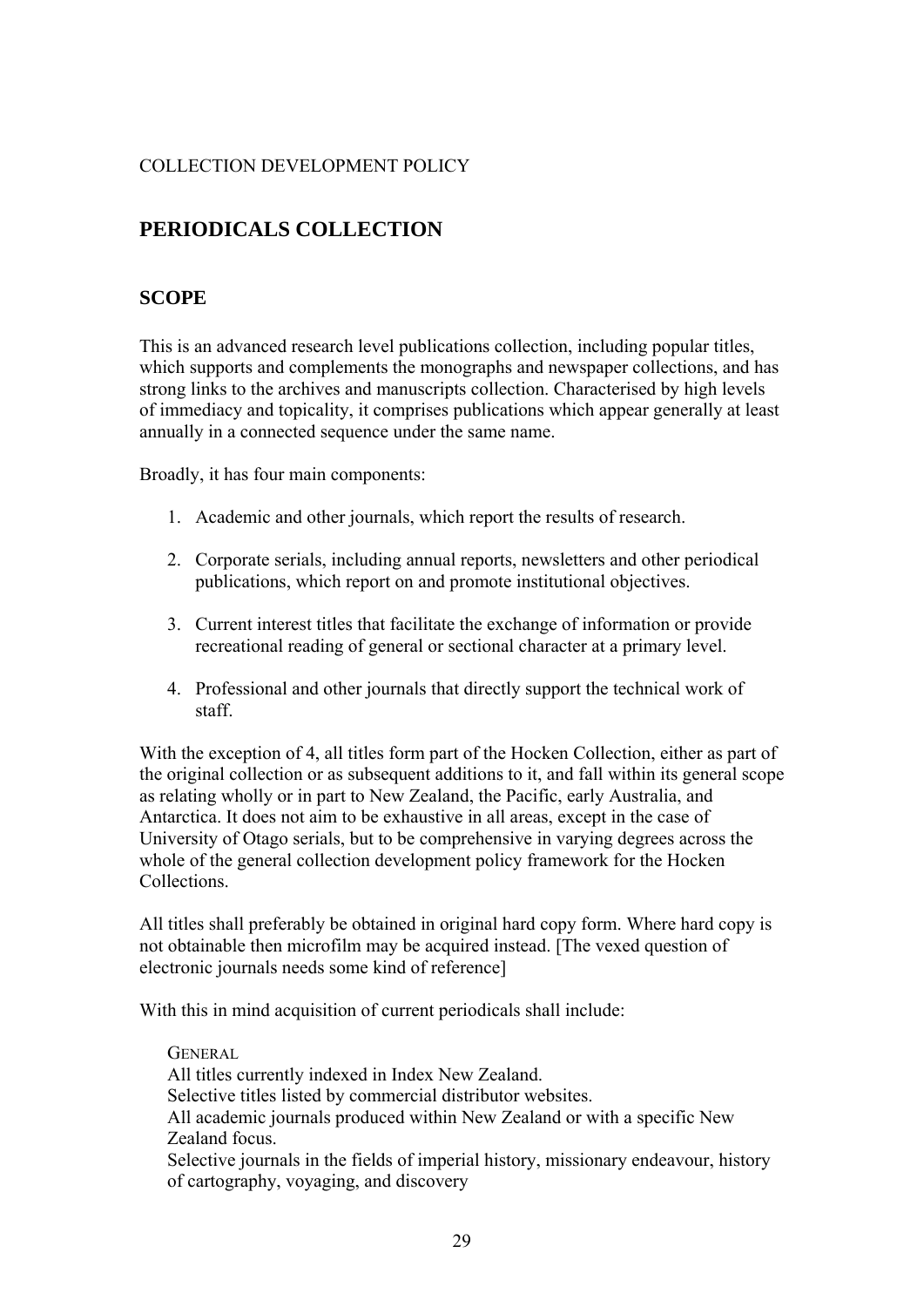Sales catalogues of auction houses and dealers specialising in books, manuscripts and art relating to discovery, voyaging, European/indigenous peoples contact, New Zealand and the Pacific.

### NEW ZEALAND

*Universities* 

All University of Otago serials – official and associated Annual reports, calendars and student newspapers and magazines of all other NZ universities.

### *Official*

Serial publications of Parliament and of the Executive Council Annual reports, statements of intent, magazines, and newsletters produced by all New Zealand government agencies, including ministries, departments, Crown Research Institutes, and SOEs.

Annual reports and annual plans, including proposed plans, produced under the Local Government Act 2002 of selected local authorities.

Annual reports and serial publications of all iwi authorities.

#### *Companies*

Prospectuses, annual reports and newsletters of:

- New Zealand Stock Exchange top 50 companies
- All publicly listed companies with strong Otago/Southland connections
- Major overseas companies with a strong New Zealand presence. Eg. ANZ Bank

#### *Non-official*

National journals and where applicable annual reports published of:

- **Advocacy groups**
- Armed forces
- Business groups
- Churches and religious organisations
- Cultural organisations
- Employer organisations and trade unions
- Ethnic groups
- Maori organisations
- Political parties
- Professional organisations
- Sports and recreational bodies
- Voluntary organisations

All serials with a cultural, arts, or historical focus

All Maori language serials

Comic strip literature in periodical form

Annual reports and serial publications of all museums, galleries, and archives, and of libraries with a strong New Zealand heritage focus.

Annual reports and other serials of all Otago and Southland bodies with a regional focus

Geographically based community newsletters for Otago. eg *Blueskin News*.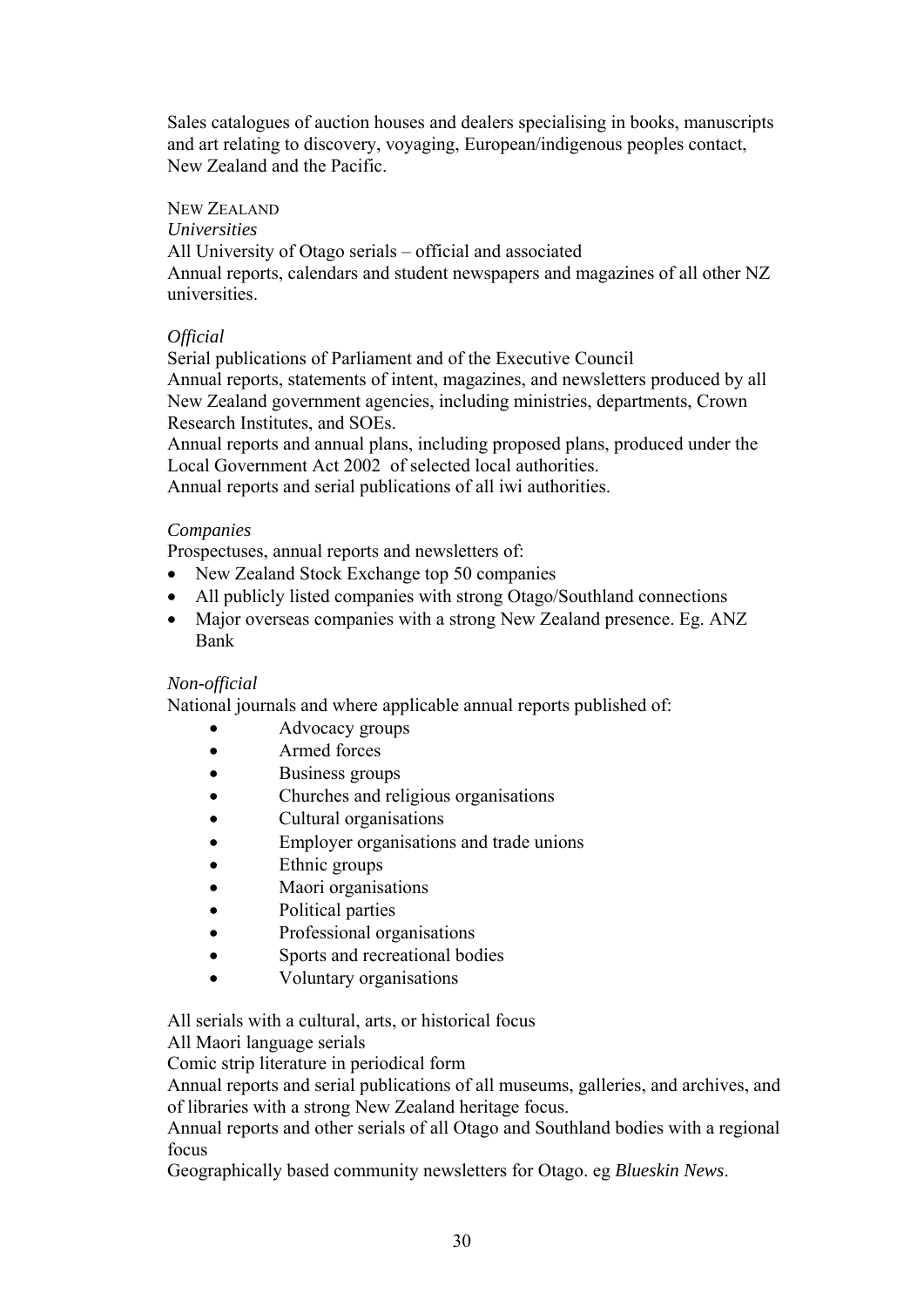School magazines for Otago and Southland secondary schools, and for other New Zealand schools that have traditionally been received.

Annual reports and journal publications of other regionally focussed bodies that are of national interest. eg. *Canterbury Mountaineer* 

#### **AUSTRALIA**

Selected academic cultural and historical journals that contain material relevant to New Zealand or are significant for comparative purposes.

#### PACIFIC

All non-scientific academic journals with a focus on Pacific island territories and maritime environment, with particular reference to Polynesia, including all French territories, and those territories, with which New Zealand has traditionally had close links. They include:

- Cook Islands
- Easter Island
- $\bullet$  Fiji
- New Caledonia
- Niue
- Norfolk Island
- Pitcairn Island
- Tahiti and French Polynesia
- Tokelau Islands
- Tonga
- Samoa (including American Samoa)
- Solomon Islands
- Vanuatu
- Wallis and Futuna

Less attention will be given to Papua New Guinea, Micronesian territories and Hawai'i

All journals with a cultural or arts focus relating to the Pacific

All serial publications of the University of the South Pacific, the South Pacific Commission, and the Pacific Islands Forum

Official government publications of the Cook Islands, Samoa, and the Tokelau Islands

#### **ANTARCTICA**

Major English language periodicals of at least semi-popular interest with a focus on Antarctica.

All New Zealand and Australian serial publications relating to Antarctica and the Sub-Antarctic islands.

#### PROFESSIONAL

Selective journals relating to conservation, archives and manuscripts management, pictures, photographs and maps curating, and rare books librarianship that support the work of staff. General librarianship journals are not acquired.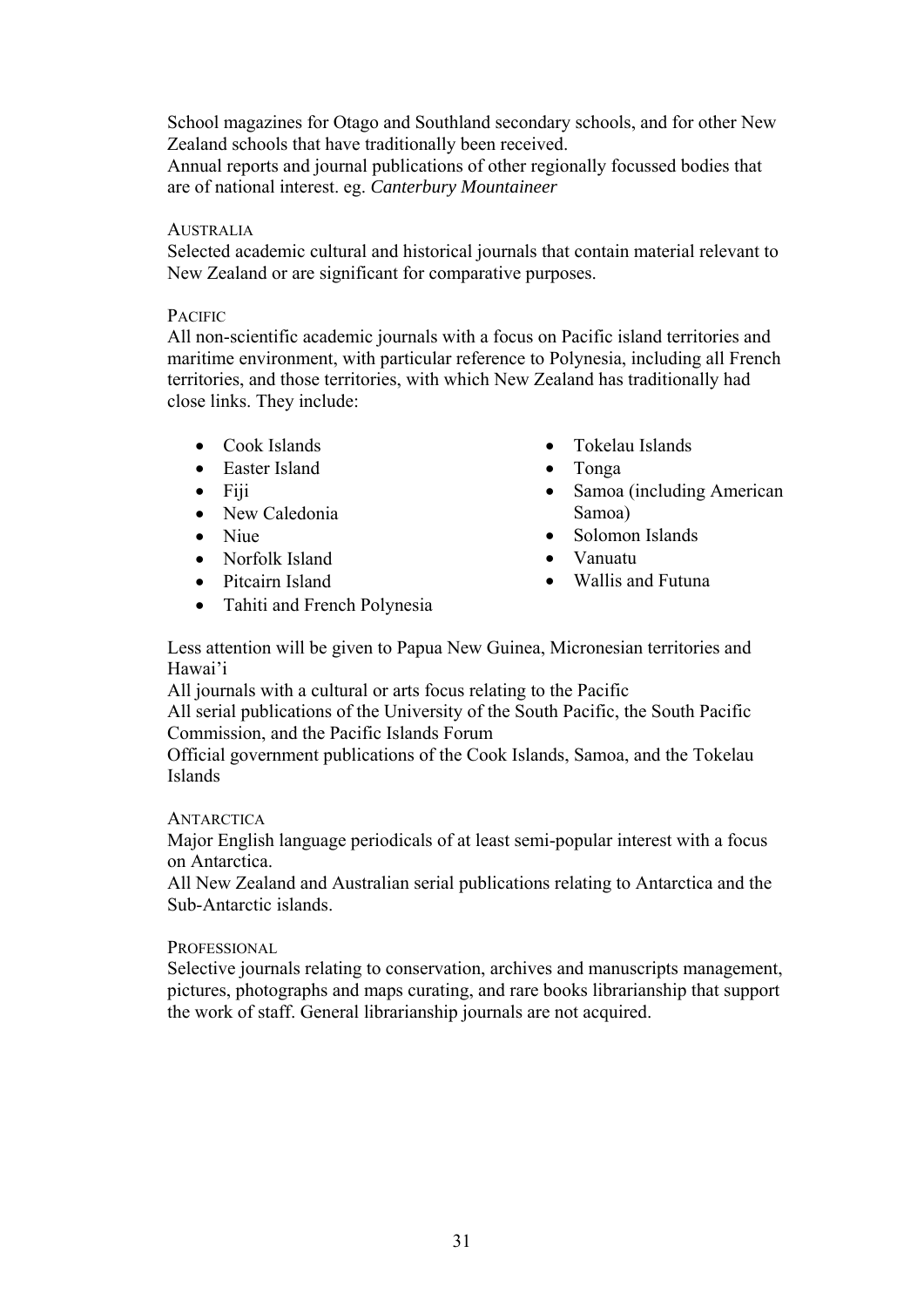# <span id="page-31-0"></span>**EXCLUSIONS**

In general Hocken should not normally acquire specialist technical serials relating to:

- Accounting
- Applied technology
- Computing and information technology
- Engineering
- Legal issues
- Medical sciences
- Physical sciences (excepting earth sciences)

However, journals containing material of general popular interest in these areas should be acquired.

Periodicals of New Zealand regional and local organisations, other than those of Otago and Southland and which are not specified elsewhere.

# **PRIORITIES**

Level 1

- 1. All periodicals, including academic journals, indexed in Index New Zealand
- 2. Periodicals issued by the University of Otago
- 3. Otago and Southland regional periodicals
- 4. Maori language periodicals
- 5. Parliamentary debates and legislation

#### Level 2

- 1. Other official government periodicals
- 2. Academic Pacific journals
- 3. Annual reports of corporate bodies, including company reports
- 4. Major Antarctic journals
- 5. Other national New Zealand periodicals

Level 3

- 1. Professional journals
- 2. Other specified categories

## **FUNDING**

Where possible titles will be acquired by donation. The purchase of current titles will generally be through the dedicated Hocken Collections periodicals budget of the University Library. Exceptionally, the purchase of back numbers may be funded by the use of trust funds. In some cases titles may be acquired from disposal lists or by transfer from other parts of the University Library, including the Bill Robertson, Law, Medical, Dental, and Science Libraries, provided they fall within the scope of this policy.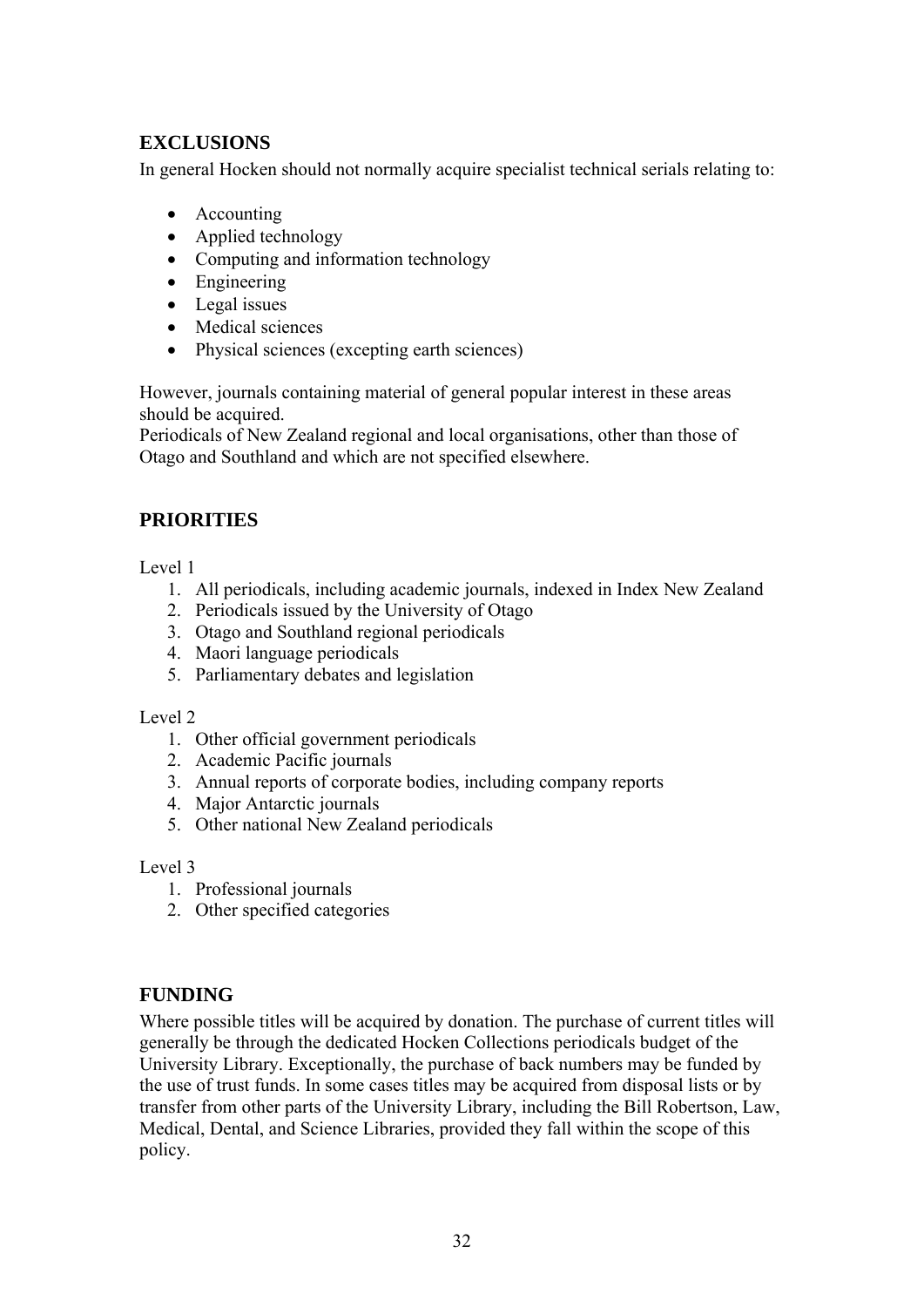## <span id="page-32-0"></span>**PROCEDURES**

New Zealand titles within the scope of this policy are normally identified and acquired by Hocken periodicals staff under the general oversight of the Technical Services Librarian. New Pacific titles that appear in the annual bibliography of the Journal of Pacific History within the scope of this policy shall be identified for acquisition by the Technical Services Librarian. All other titles shall be acquired only after consultation with the Hocken Librarian. All staff are encouraged to put forward suggestions of new titles for acquisition.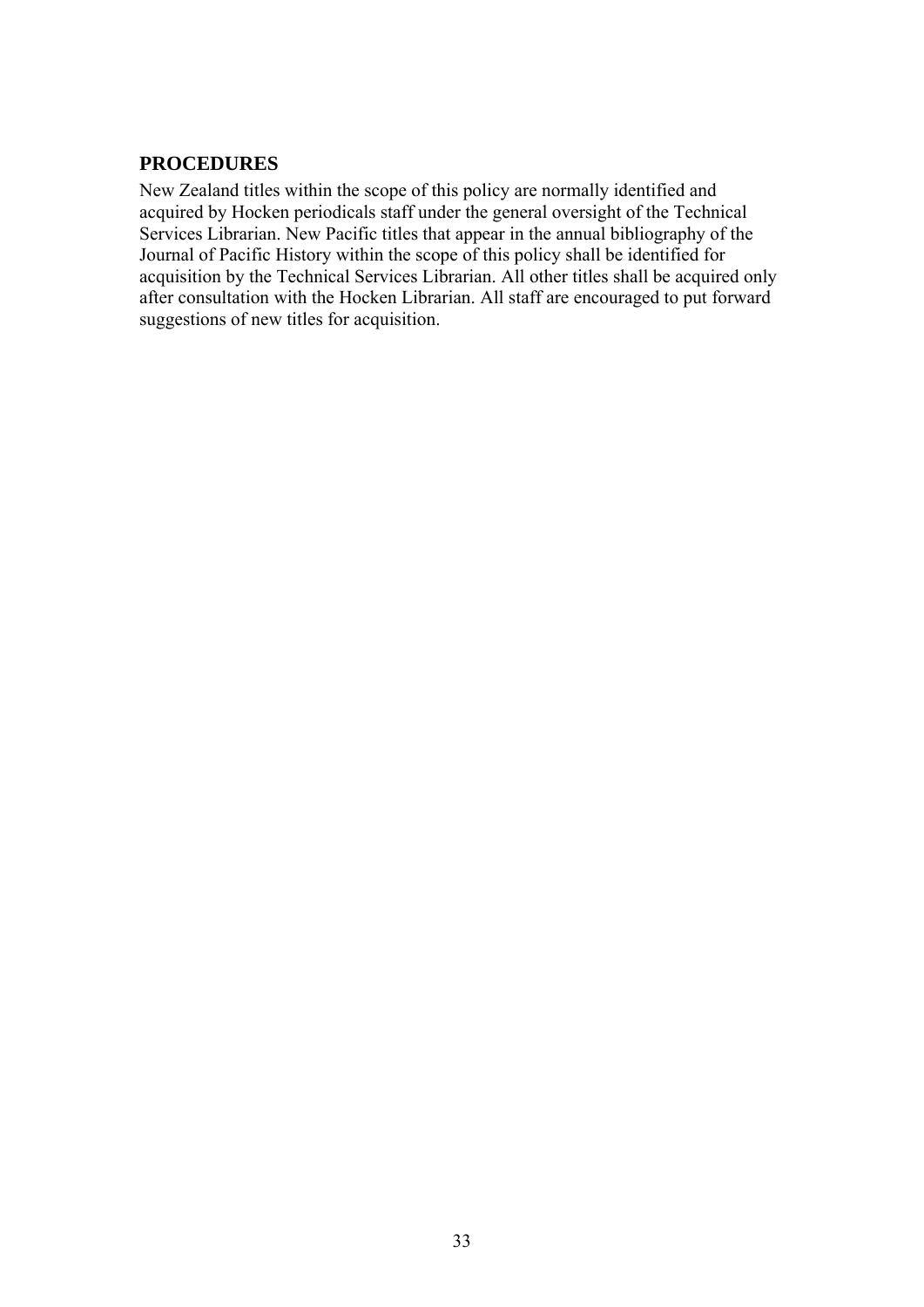# <span id="page-33-0"></span>**PHOTOGRAPHS COLLECTION**

## **SCOPE**

New Zealand, the Pacific and Antarctica, with a particular focus on Dunedin and Otago economic, social and cultural history from 1850s to the present day.

Significant holdings include two scrapbook albums belonging to Dr Thomas Morland Hocken that display his collection of photographs of Maori portraits and taonga, the Herbert Deveril collection, a collection of Kinder albumen prints gifted by the artist's niece, and an 1886 album of photographs by James Bragge.

The work of leading nineteenth-century professional photographers, notably Burton Brothers, F. A. Coxhead, Hart Campbell, (Guy) Morris, Muir and Moodie are represented well in the print format. Some of the largest holdings derive from twentieth century commercial studios based in Dunedin, namely Campbell Studios, Morris Kershaw, E.A. Phillips, Franz Barta, McRobie and Clark. These holdings include prints and indexed banks of negatives.

## **FORMATS**

The Collection contains well over one million photographs and negatives. Formats collected include all types of photographic prints, albums, postcards, all forms of negatives, lantern slides, transparencies, digital formats, and associated material. Early examples of photography such as daguerrotypes, ambrotypes and tintypes. Paper albumen prints are presented in a variety of ways – from cartes de viste and cabinet cards to stereograms and panoramas.

Both informational and aesthetic values shall inform selection

Photographs that are intrinsic to a larger archives or manuscript accession shall form and be managed as part of that accession. Where photographs are the main component of the accession, in which other formats are subsidiary to it, such photographs shall form and be managed as part of the Photographs Collection. If the balance should change with subsequent accessions, the original decision shall stand with appropriate links being made. In cases which are not clear the Hocken Librarian shall decide.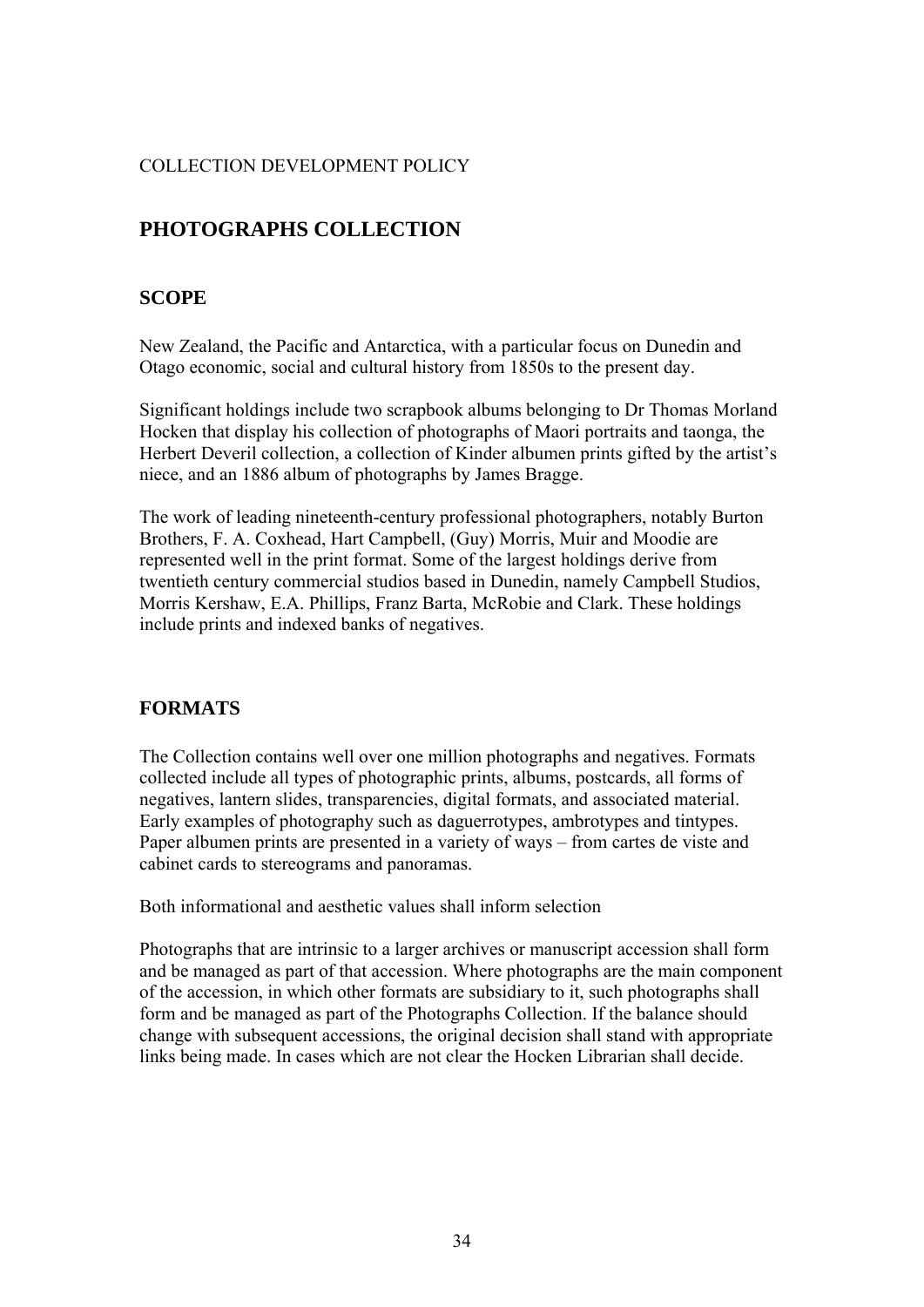# <span id="page-34-0"></span>**PRIORITIES**

Without limiting the general scope of the collection, emphasis shall be given to:

*Level 1* 

- Photographs relating to the University of Otago and of associated bodies and individuals, including staff, students, activities and buildings
- Collections of identified notable New Zealand photographers
- Commercial prints and postcards produced and sold by Dunedin companies
- Photographs of or relating to southern New Zealand Maori
- Photographs of building exteriors and interiors, domestic and commercial
- Photographs documenting economic development, landscape change, industry, goldmining, fishing, agriculture and workplaces
- Photographs of street scenes, and of recreational, cultural and sporting activities

*Level 2* 

- Selected work of members of the Dunedin Photographic Society
- Portraits of notable New Zealanders with a Dunedin or Otago connection
- Portraits of artists and writers
- Photographs documenting notable Otago events

#### *Level 3*

- Antarctic photography
- Selectively, transport photography, particularly mid late and late twentieth century
- Very selectively, high quality family collections
- Selectively, natural history and alpine photography
- Photography that relates strongly to other Hocken Collections resources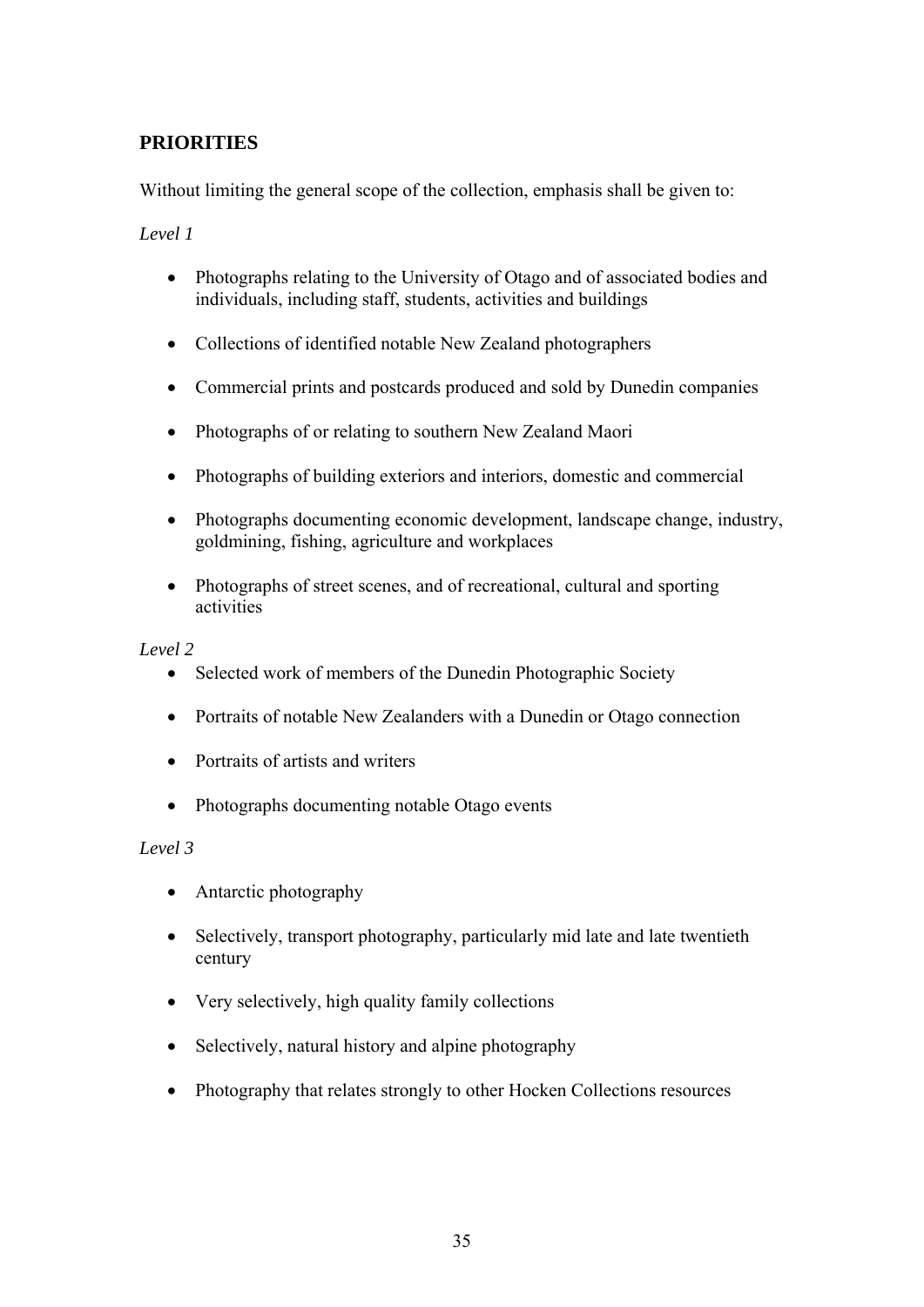## <span id="page-35-0"></span>**FUNDING**

All purchases will normally be funded from the Hocken Endowment Fund

## **PROCEDURES**

Photographs may be acquired by purchase (privately, at auction, through dealers and from catalogues), bequest or donation. Where the scarcity of material warrants it or it is not otherwise available, photography may be commissioned. Only exceptionally will photographs be accepted on deposit and when it is clearly in the public interest. In the case of private deposits there should always be a mechanism whereby ownership will ultimately transfer to the Hocken Collections.

# **CO-OPERATION AND RATIONALIZATION**

Regard shall be had for the collecting policies of other institutions, particularly the Alexander Turnbull Library, the Otago Settlers' Museum

# **EXCLUSIONS**

Photographs clearly local interest only from other parts of New Zealand

Photographs that naturally form part of collections already placed in other repositories. However, if there is a clearly expressed preference by a donor or depositor for the Hocken Photographs Collection, then a gift may be accepted provided it otherwise falls within the Collection's scope

Photographs which are public archives under the Public Records Act

Unpublished cassette videos and motion picture film. These will normally be referred to the New Zealand Film Archive

Three dimensional objects, such as cameras, unless rarely they have a practical application. E.g., stereoscopic viewers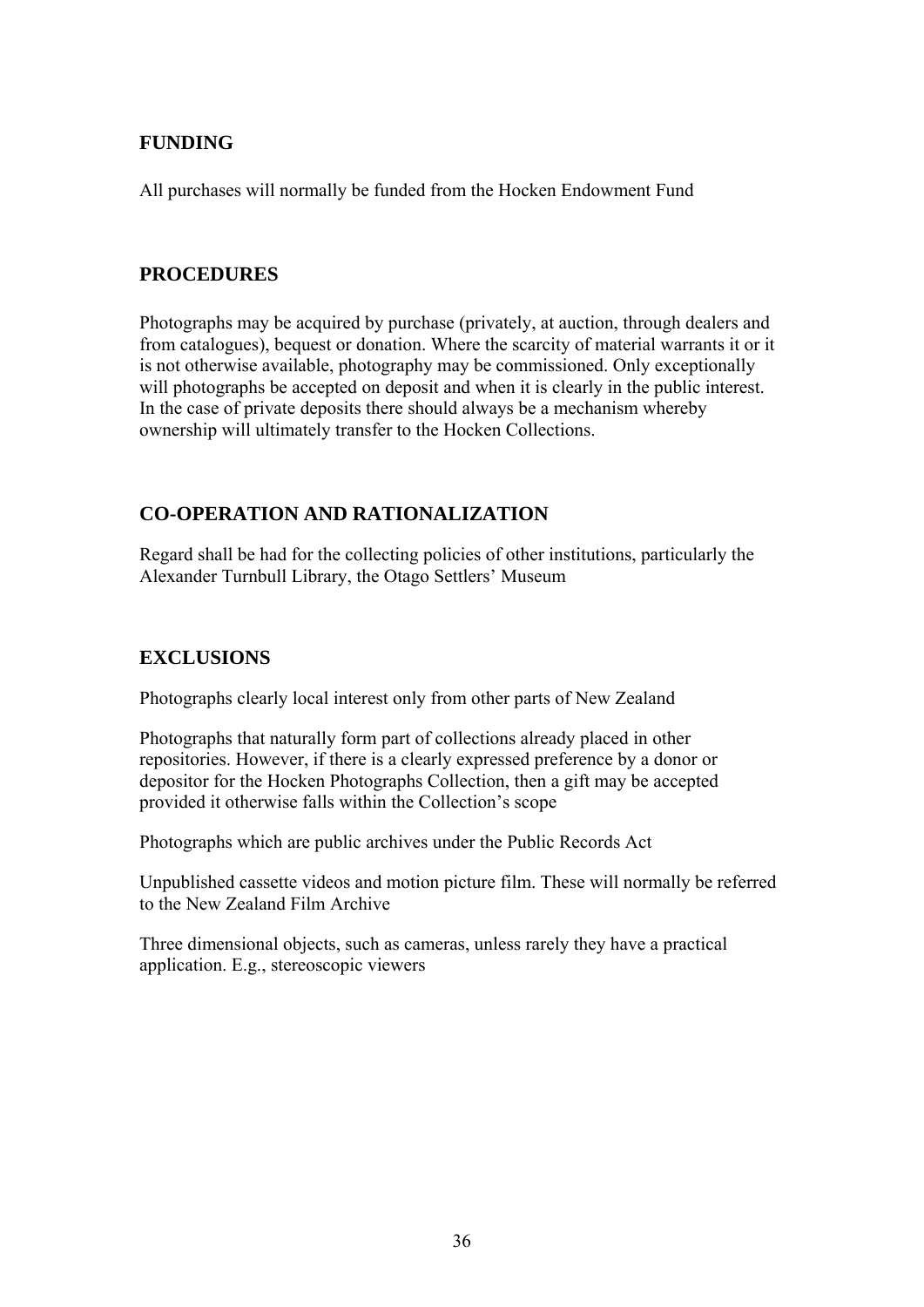# <span id="page-36-0"></span>**PICTURES COLLECTION**

### **SCOPE**

The Pictures Collection contains art from the seventeenth century to the current day. The original collection is representational in nature comprising works collected for their informational value, recording early New Zealand and Pacific scenes and people. The collecting of such works has continued alongside the development of strength in mid-twentieth century modern New Zealand art. The inauguration of the Frances Hodgkins Fellowship in 1962 led to the acquisition of art by current and former Fellows.

Collection strengths exist in works by artists associated with Dunedin, which includes paintings by William Mathew Hodgkins, George O'Brien, R. N. Field, W. H. Allen, Colin McCahon, Ralph Hotere and Jeffrey Harris.

Aesthetic excellence is the primary criteria of any pictures acquisition and works should generally be by established New Zealand artists. However, if the subject of a work is of historical or social significance in keeping with the spirit of the original collection, this may be acquired at the discretion of the Curator of Pictorial Collection and/or the Hocken Librarian.

## **FORMAT**

- Acrylic and oil paintings on canvas and on board (easel works)
- Watercolours on single leaves and in sketchbooks
- Drawings
- Prints dating from 17th to the  $21<sup>st</sup>$  centuries (lithographs, engravings, screen prints, woodblocks)
- Original artwork for cartoons and book illustrations
- Contemporary photography by artists
- Sculptures

#### **PRIORITIES**

#### *Level 1*

Without limiting the scope of the collection emphasis shall be given to: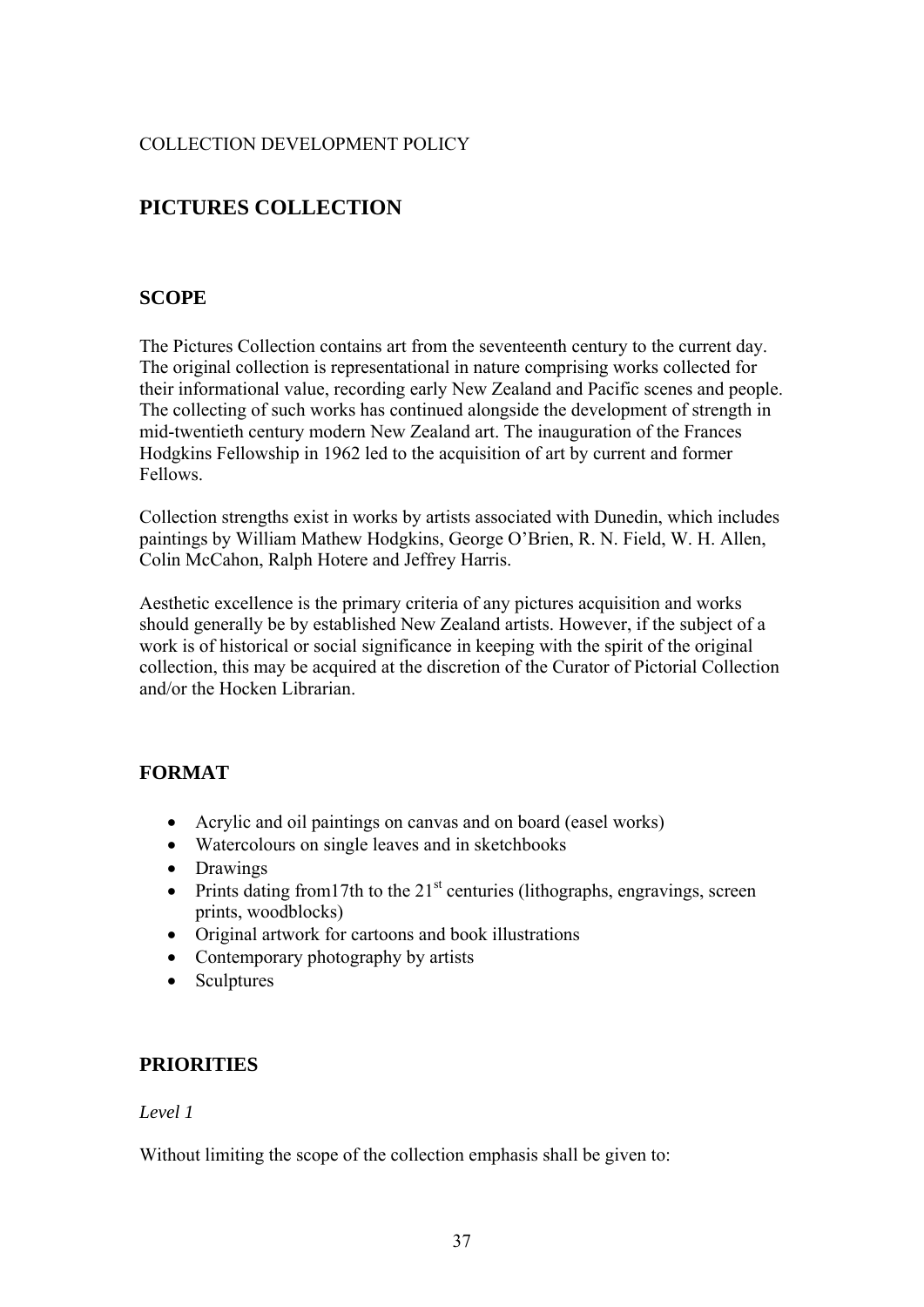- Artwork by significant artists closely associated with Dunedin or the Otago region Priority should be given to works by artists who were born or have lived in
	- Dunedin or the region of Otago, or whose work has a strong connection to the region through their choice of subject matter
- Artwork by significant New Zealand artists which add depth to the existing holdings.

Works by any given artist should be chosen to complement rather than duplicate existing holdings by that artist. Where possible they should show development in that artist's career or a period of their work thus adding depth to that artist's representation in the collection. This would enhance the usefulness of the collection as a resource for study and research

- Artwork by Frances Hodgkins Fellows that document their year as Fellow and their subsequent development
- Collections of working drawings and sketchbooks that illustrate the working methods and development of significant New Zealand artists
- Artwork by significant Kai Tahu artists

## *Level 2*

- Artwork that maintains the unique 'pictorial' character of Hocken's original collection with a focus on material that illustrates the history of New Zealand and the Pacific, especially items relating to the history of Southern New Zealand
- Artwork dating to the 18th and 19th century with themes relating to Pacific voyaging and the early European settlement, especially southern New Zealand
- Artwork that assists research into the cultural, geological and botanical history of New Zealand
- Artwork that complements collection strengths in other areas of Hocken Collections, especially Photographs and Posters holdings, including:

Architecture (interiors and exteriors) Social history (street scenes, people at work) History of design Tourism Literature

• Artwork by significant New Zealand artists that represents or strongly relates to local landscapes, urban environments, architecture or people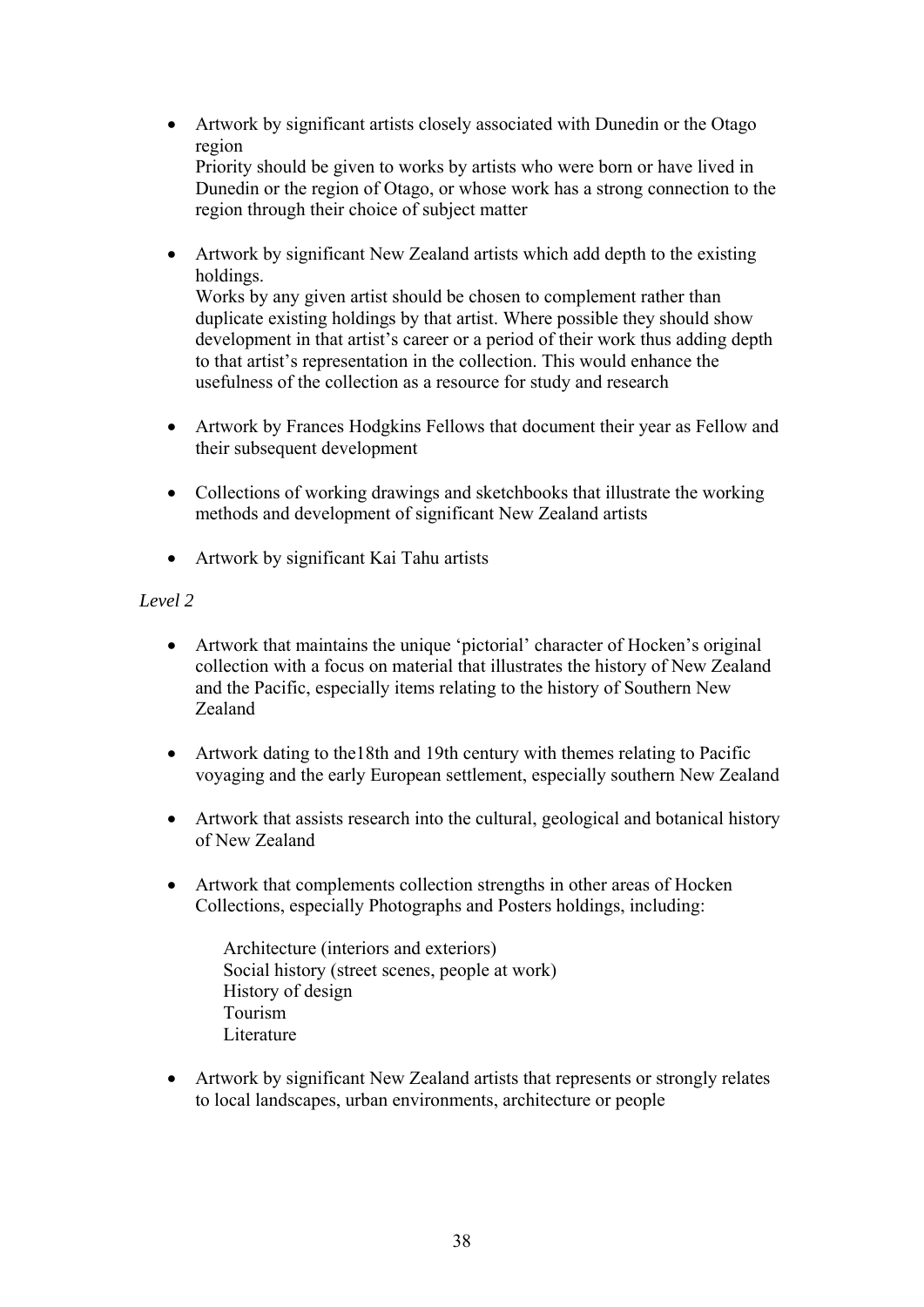### <span id="page-38-0"></span>*Level 3*

- Original artwork for cartoons and book illustrations
- Artwork which links to taught subject at the University of Otago, such as design, history, art history and English
- Artwork that relates to specific university staff research interests

### **FUNDING**

Most purchases will be funded from the Hocken Endowment Fund

## **PROCEDURES**

Pictures may be acquired by purchase (privately, at auction, through art dealers or artists agents), bequest or donation. Only exceptionally will pictures be accepted on deposit or loan where it is clearly in the public interest. In the case of private deposits there should be a clear prospect of their being gifted to the Collection at a later date. Short-term storage of works belonging to collectors or artists is not undertaken. Exceptions will only be made if an art work of national significance is in danger of perishing or theft and requires short term storage.

# **COOPERATION AND RATIONALISATION**

Steps should be taken to avoid acquiring artworks in areas that are collection strengths of local public institutions, particularly the Dunedin Public Art Gallery.

## **EXCLUSIONS**

Sculpture, except work of Frances Hodgkins Fellows from their fellowship year

Documentary photographs (Photographs Collection)

Commercial reproductions of paintings (Posters Collection)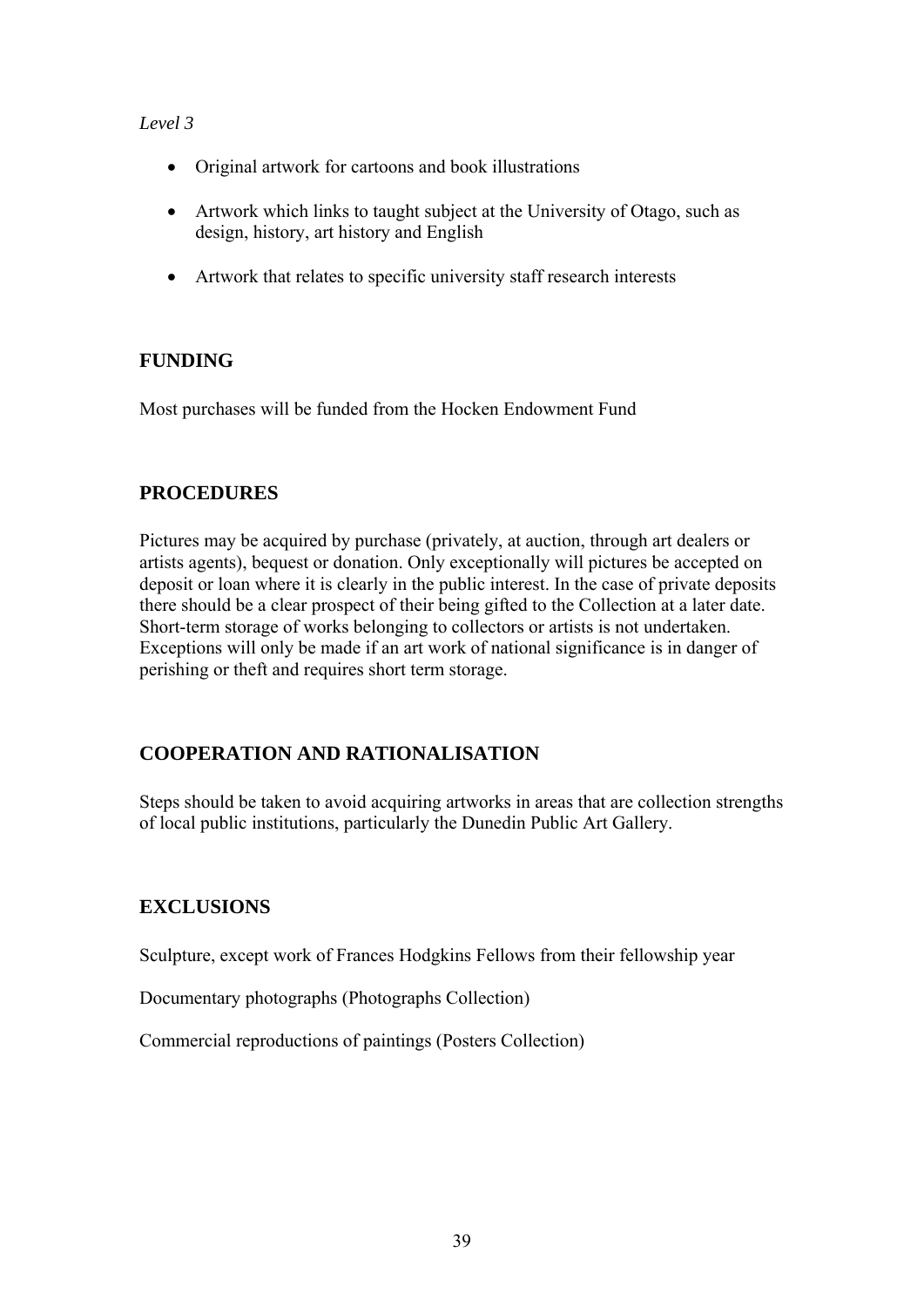# <span id="page-39-0"></span>**POSTERS COLLECTION**

#### **SCOPE**

Posters are single sided printed placards generally A4 size or larger for display on walls. They are used for the announcement of events, public information, propaganda, the advertising of products, etc. They can be both hand-drawn and printed. Ephemeral in intent, typically they include both textual and graphical elements.

In support of the Hocken Collections generally, the scope of the collection encompasses planned settlement, general New Zealand themes, and particularly Dunedin and Otago life. The collection is in these areas representative rather than comprehensive, and is informed by both informational and design values. Posters of routine, informational value, beyond a sample, are not collected. Chronologically the collection ranges from 1800 to the present day.

The collection is managed within Pictorial Collections, alongside pictures and photographs. Posters of routine informational value may also be in the Ephemera Collection.

#### **PRIORITIES**

#### *Level 1:*

Counter culture Dunedin Music Electioneering Hocken Collections Maori and Te Reo Minority groups

*Level 2:* 

Books and literature **Concerts** Economic Dance Development Education Environment Exhibitions Fashion Festivals Film

- Political parties Social protest Students University of Otago War
- Food Health and Safety Labour and Employment Sport and recreation Theatre Travel and Tourism Women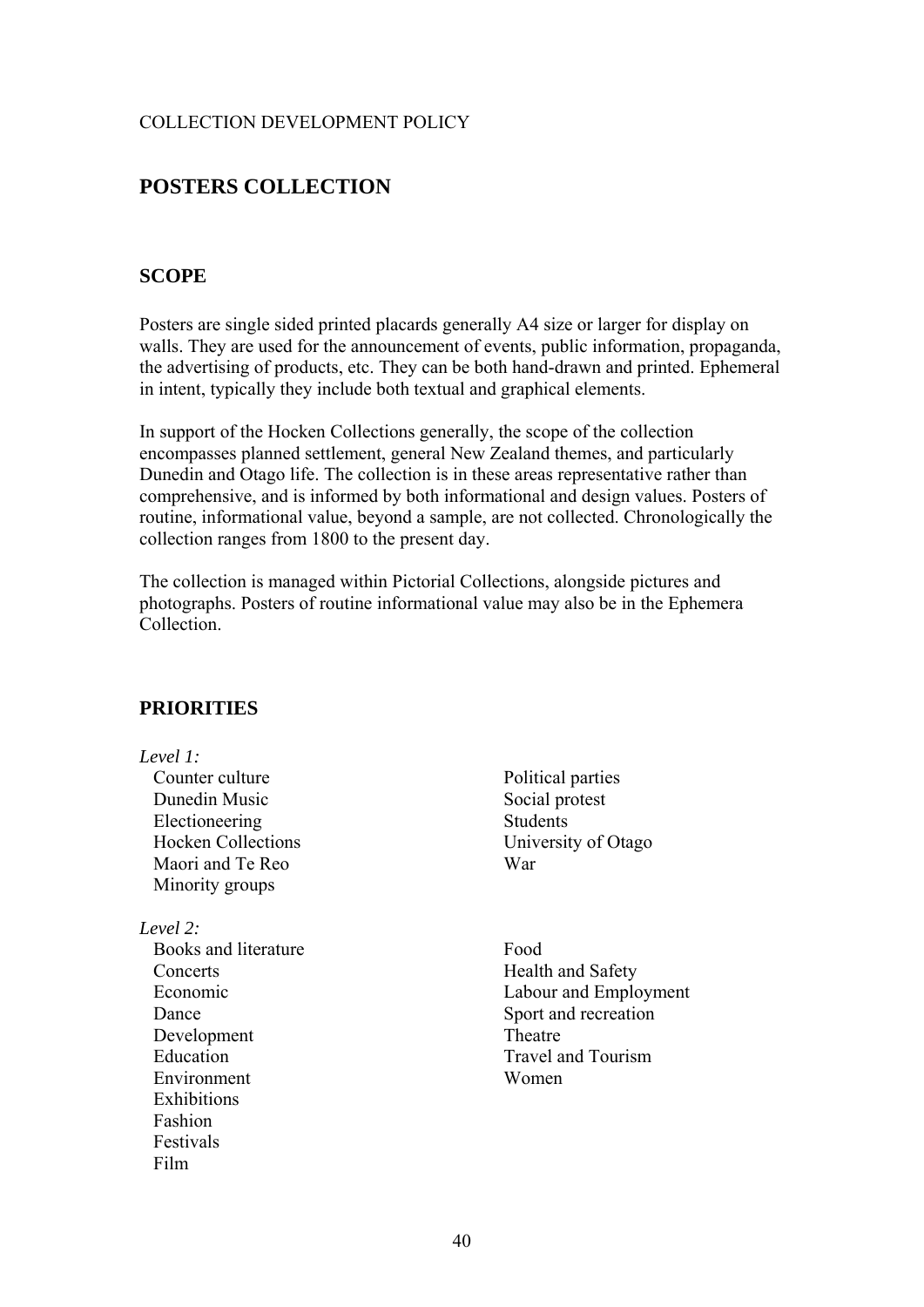<span id="page-40-0"></span>*Level 3:*  Wall calendars Newspaper and magazine billboards **Other** 

## **FUNDING**

Funds for the purchase of posters are from the Hocken Library Endowment Fund.

### **PROCEDURES**

Posters are primarily acquired by gift, solicited and unsolicited. There is a preference for systematic transfer arrangements, where these can be established. Exceptionally, posters may be purchased from dealers' catalogues and at auction, or be deposited by a producer.

Exchanges of duplicates may be arranged with other institutions.

## **COOPERATION AND RATIONALISATION**

Co-operation with the ephemera collection of the Alexander Turnbull Library on exchanges and acquisitions.

Regard is also had for poster collections at the Otago Museum, the Otago Settlers Museum, and the Dunedin Public Library, though these are not well developed.

#### **EXCLUSIONS**

Architectural drawings or other plans, which should be placed with the archives or maps collections as appropriate

Desk calendars

Educational charts (publications)

Posters of purely local interest from elsewhere in New Zealand

Open university lecture posters (archives)

Other posters of routine, informational value beyond a sample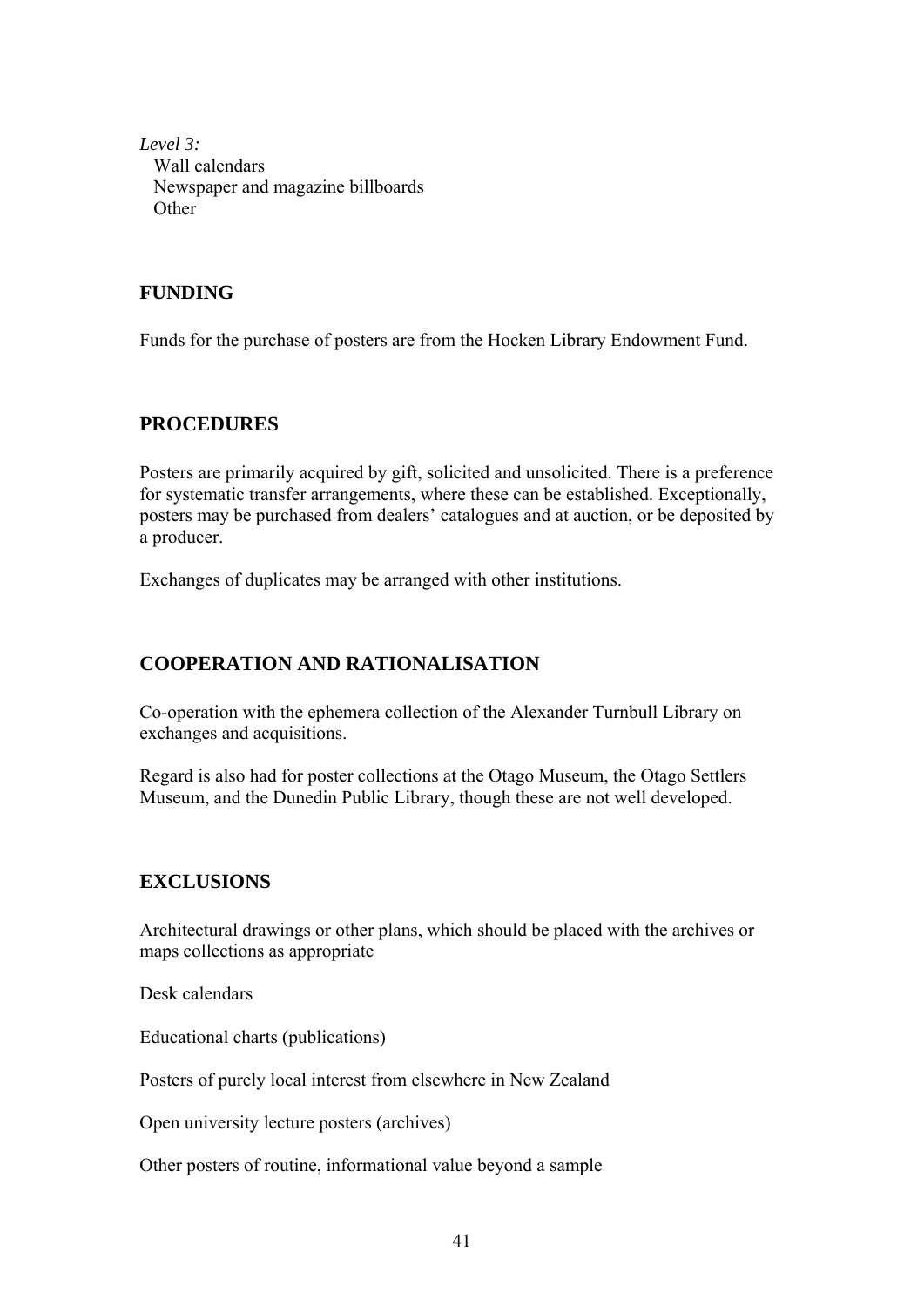Exact duplicates of items already held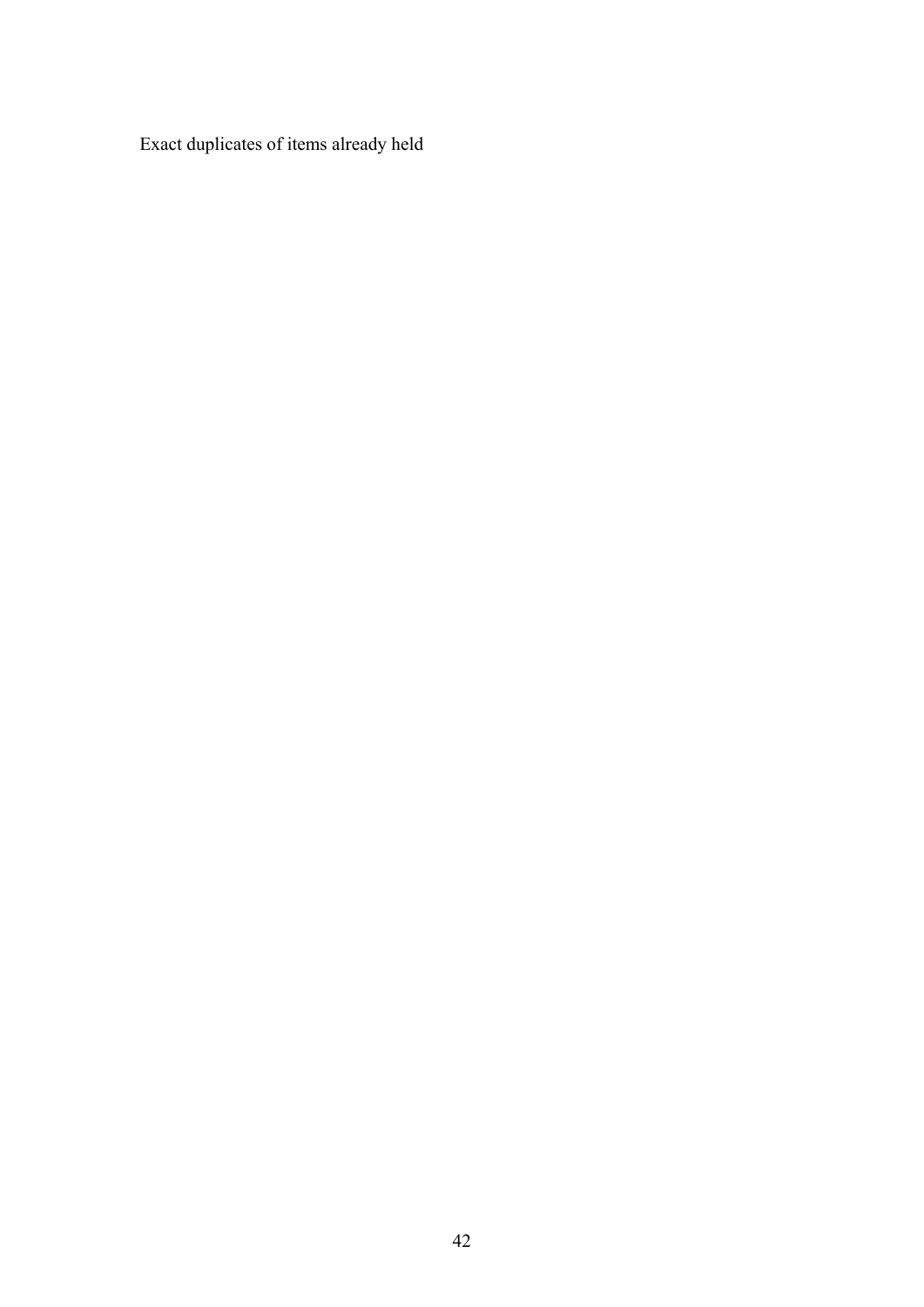# <span id="page-42-0"></span>**PUBLICATIONS COLLECTION**

## **SCOPE**

This collection includes all published text items, particularly books and pamphlets, except those which fall within the scope of other collections―periodicals, newspapers, posters, ephemera, and maps. It includes items published in series, theses and University of Otago long essays.

Publications is the broadest of all the Hocken collections, encompassing New Zealand, the Pacific, Australia, and Antarctica, as they relate to their history, cultures, development, and natural environment. While the scope also includes travel, exploration, voyaging, cartography, colonisation, colonial policy with varying degrees of comprehensiveness, the focus is very much on New Zealand and particularly southern New Zealand. There is a particular responsibility to collect print materials relating to the University of Otago and the former Dunedin College of Education. 'Grey literature'― conference proceedings, preprints, specialised reports, not commercially available―particularly of local origin, is also collected

Major sub-collections within publications for adding to are:

- Sheet music and songbooks
- Whitcombe's story books
- Local imprint (Collins) collection
- Theses collection
- Comics
- Zines (short for fanzine)

Other sub-collections may be established as warranted.

Formats include print, microforms and digital

Languages include English, Maori, other Polynesian languages, French, German, Dutch, Spanish, Russian and Japanese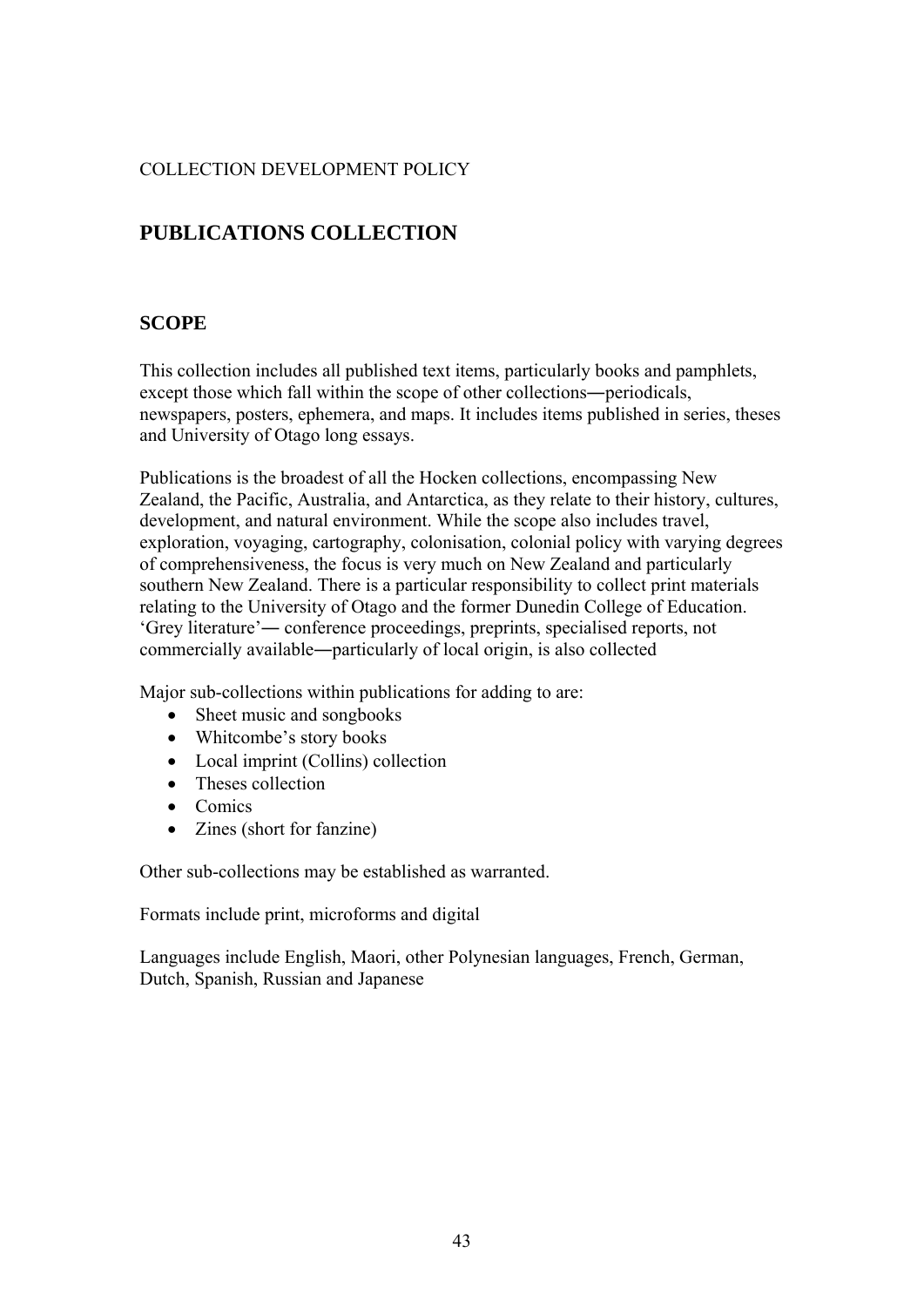## <span id="page-43-0"></span>**PRIORITIES**

#### NEW ZEALAND

#### *Level 1*

- Art History
- Creative writing
- Business and enterprise
- Cultural history
- Dunedin College of Education
- Education, except texts
- Health
- Literary studies
- Maori and Te Reo
- Missions
- Otago and Southland
- Planned settlement
- Politics and government
- Popular culture
- Religion
- University of Otago
- Voyaging
- Publications with an historical focus

#### *Level 2*

- Architecture and design
- Children's literature
- Counterculture / alternative culture
- Educational texts
- Environmental studies
- Ethnic minorities
- Graphic novels
- Intellectual history
- Minority groups
- Military history
- Sheet music and songbooks
- Sport and recreation
- Transport and communications

### *Level 3*

- Accounting
- Applied technology
- Biological sciences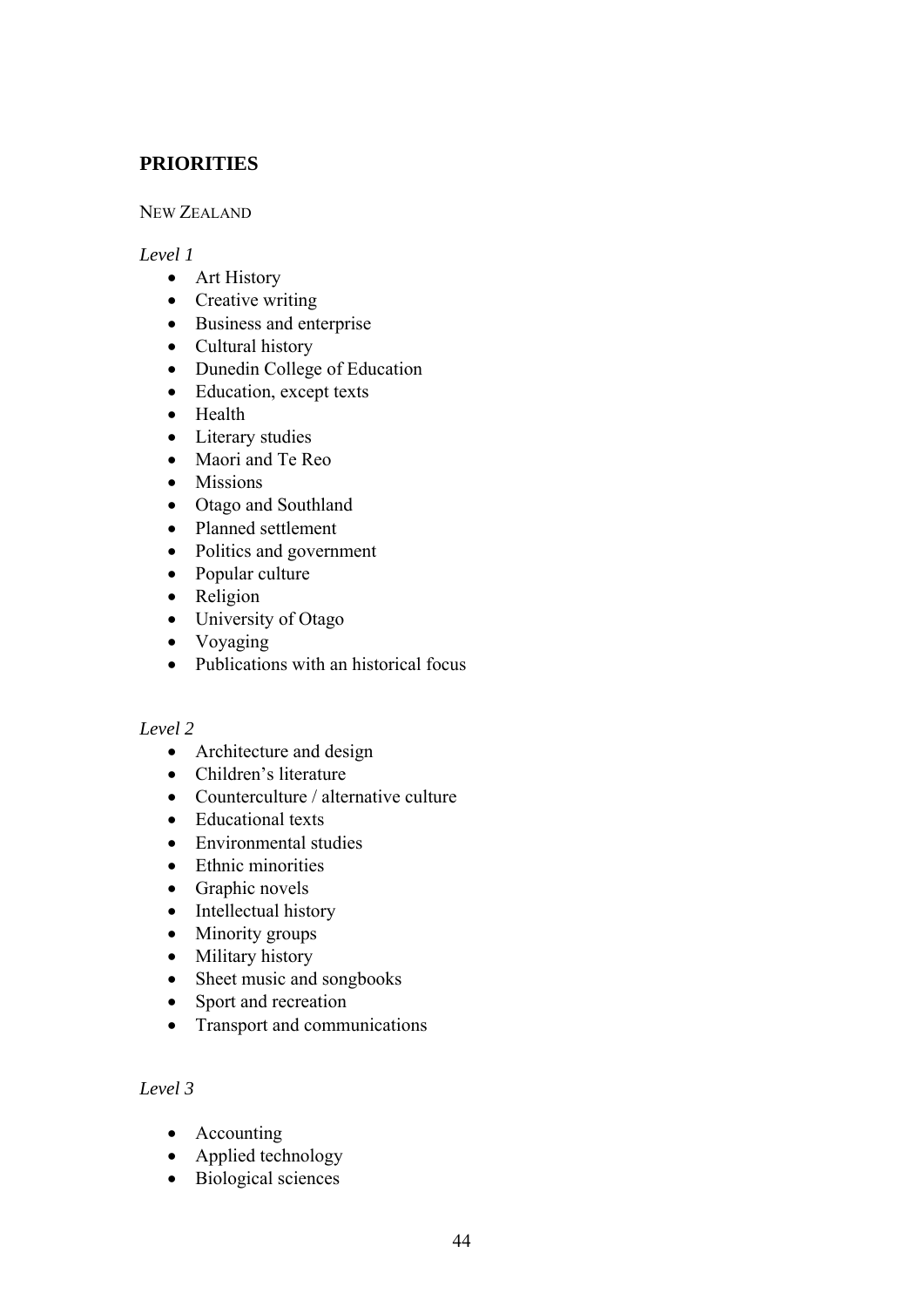- Computing
- Legal texts
- Mathematics
- Physical science

#### PACIFIC

Acquisitions will focus on academic-level historical, ethnological, linguistic, cultural, and developmental publications; and on scientific writing, official publications, and literary works.

#### *Level 1: Territories and organisations with a close association to New Zealand.*

- Cook Islands
- Fiji
- Niue
- Pitcairn Island
- Samoa
- South Pacific Commission
- Tokelau Islands
- Tonga

#### *Level 2: Other Polynesian Territories and adjacent Melanesian territories*

- Tahiti
- Marquesas Islands
- Hawaii
- Wallis and Futuna
- Easter Island
- New Caledonia
- Vanuatu
- Solomon Islands

#### *Level 3: Micronesian territories*

- Kiribati (includes Gilbert Islands
- Guam
- Mariana Islands
- Marshall Islands
- Nauru
- Palau
- Federated States of Micronesia (Kosrae, Yap, Pohnpei and Chuuk)
- Wake Island
- Tuvalu (Ellice Islands)

### *Level 4: New Guinea*

Basic selection only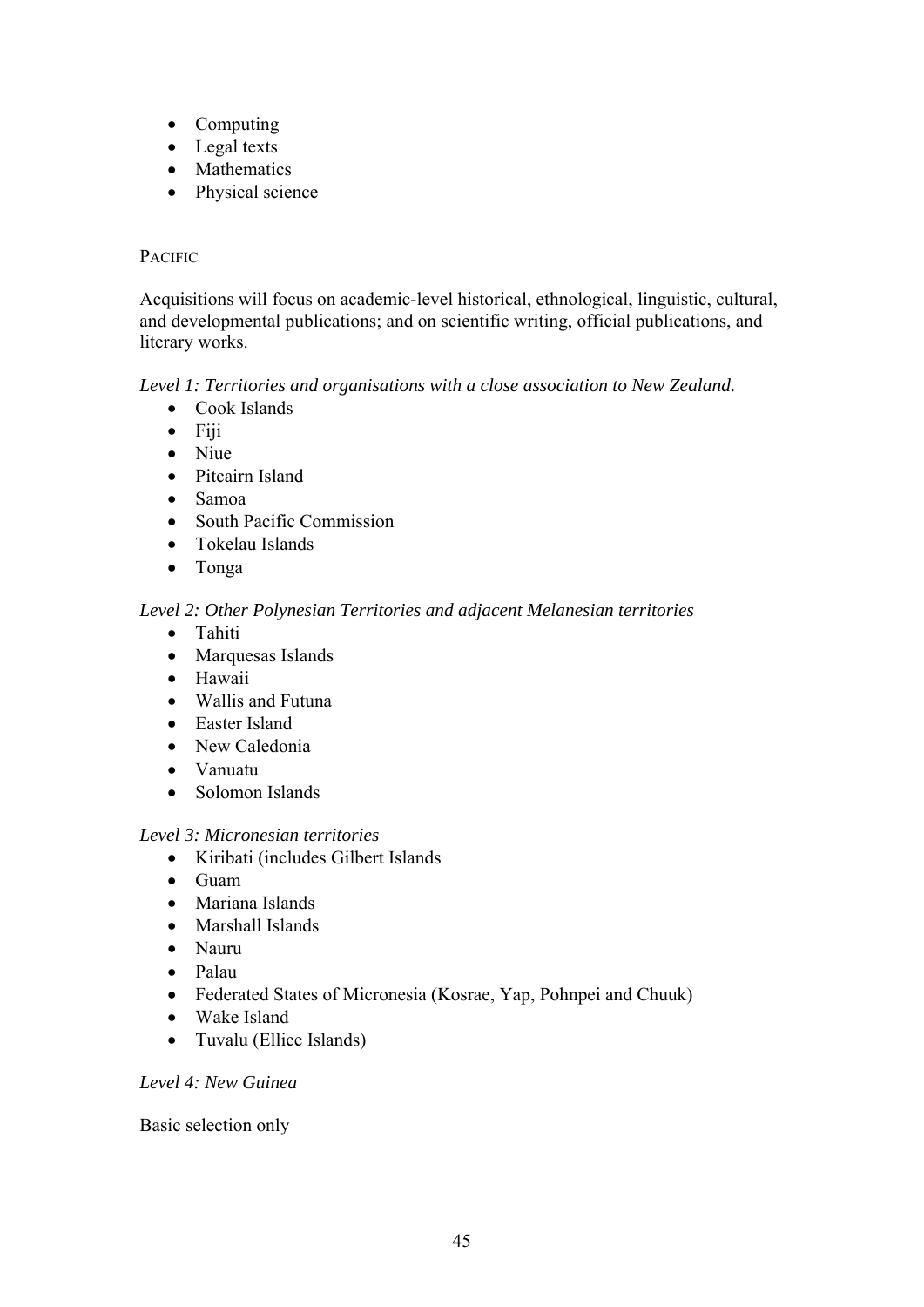#### AUSTRALIA

Selected academic publications and source material relating to nineteenth and early twentieth Australian history:

- Early aboriginal inhabitants
- Exploration of Australia
- Pastoralism
- Goldmining
- Creative writing
- Cultural history
- Federation
- Immigration
- Pacific Island connections
- Foreign policy
- Shared military ventures (Gallipoli)
- Shipping
- •

#### ANTARCTICA AND SUB-ANTARCTIC ISLANDS

**Bibliographies** 

- Expedition and circumnavigation reports and narratives prior to 1956 (International Geophysical Year)
- All subsequent trans-Antarctic expeditions
- All historical writing
- All publications relating to Scott Base and the Ross Dependency
- Publications relating to Sub-Antarctic Islands, specifically
	- o Antipodes Islands
	- o Campbell Island
	- o Auckland Islands
	- o Bounty Islands
	- o Crozet Islands
	- o Enderby Island
- o Kerguelen Islands
- o Macquarie Island
- o Prince Edward Islands
- o South Georgia
- o South Sandwich Islands o The Snares

o Heard Island

#### **OTHER**

- History of cartography
- History of navigation and sailing technology
- Exploration and voyaging
- Colonial and imperial policy
- History of missions
- Sailing technology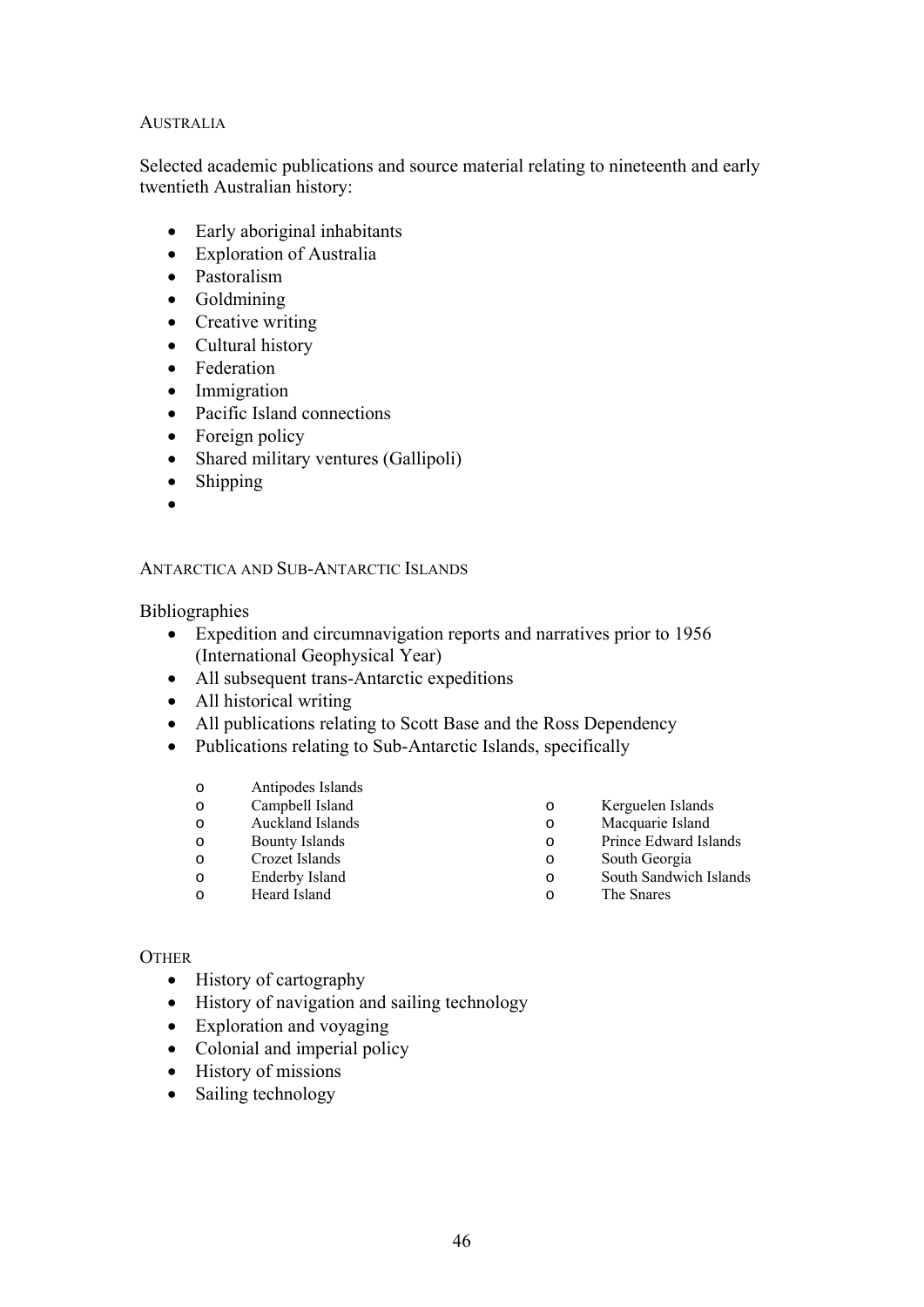# <span id="page-46-0"></span>**FUNDING**

Most purchases will be funded from the the University Library Books allocation. Exceptionally the Hocken Endowment Trust Fund may be used for special purchases.

### **PROCEDURES**

Items for acquisition are identified through:

- Academic journal reviews
- Antiquarian bookseller catalogues
- Auction sales
- Contracted copies from the supply of illustrative material
- Exchange lists from other institutions
- Journal of Pacific History Annual Bibliography
- Local second-hand book dealers
- New Zealand National Bibliography
- On Approval consignments from the University Book Shop
- Otago Daily Times reports and reviews very important for local publications
- Private publishers
- Publishers' prospectuses and flyers
- Solicitation of complimentary copies from authors and publishers
- Standing order arrangements with publishers
- Transfer from other parts of the University of Otago Library system
- Transfer of duplicates from other parts of the Hocken Collections

Identification of items for acquisition is entirely undertaken by Hocken Collections staff, as is the organisation of standing orders, solicitation of donations, exchanges, transfers, and attendance at auctions. Purchases of all new material and from offshore antiquarian booksellers are arranged through the Information Resources Department of the Central library. Purchases from New Zealand booksellers are negotiated by Hocken Collections staff.

## **COOPERATION AND RATIONALISATION**

The Hocken Collections is the University of Otago Library's major New Zealand and Pacific publications collection. For this reason only when a work is marginal or highly expensive is regard had for other University Library holdings, with the exception of Medicine and Law (and to some extent of Science), where more regard is paid to the holdings of these specialised collections.

Some regard is also had for the holdings of the McNab New Zealand Collection at the Dunedin Public Library and to a lesser extent of the Alexander Turnbull Library in Wellington to avoid significant Level 3 duplication.